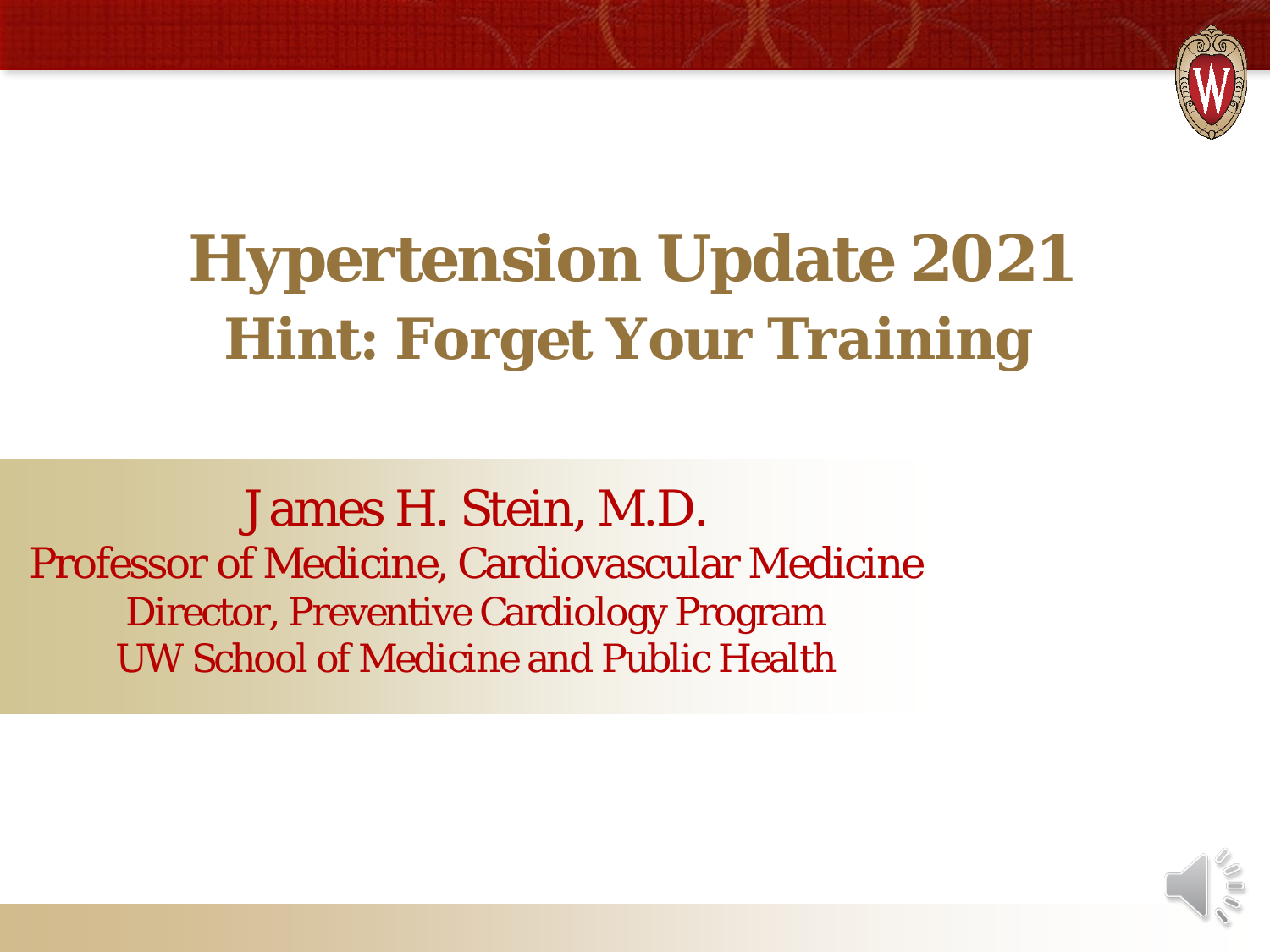

## CME Disclosures

- I disclose the following relevant financial relationships
	- **Chair of Data and Safety Monitoring Committees** 
		- Lilly, Inc. (Chair, DSMCs)
		- Silence Therapeutics, Inc. (Chair, DSMC)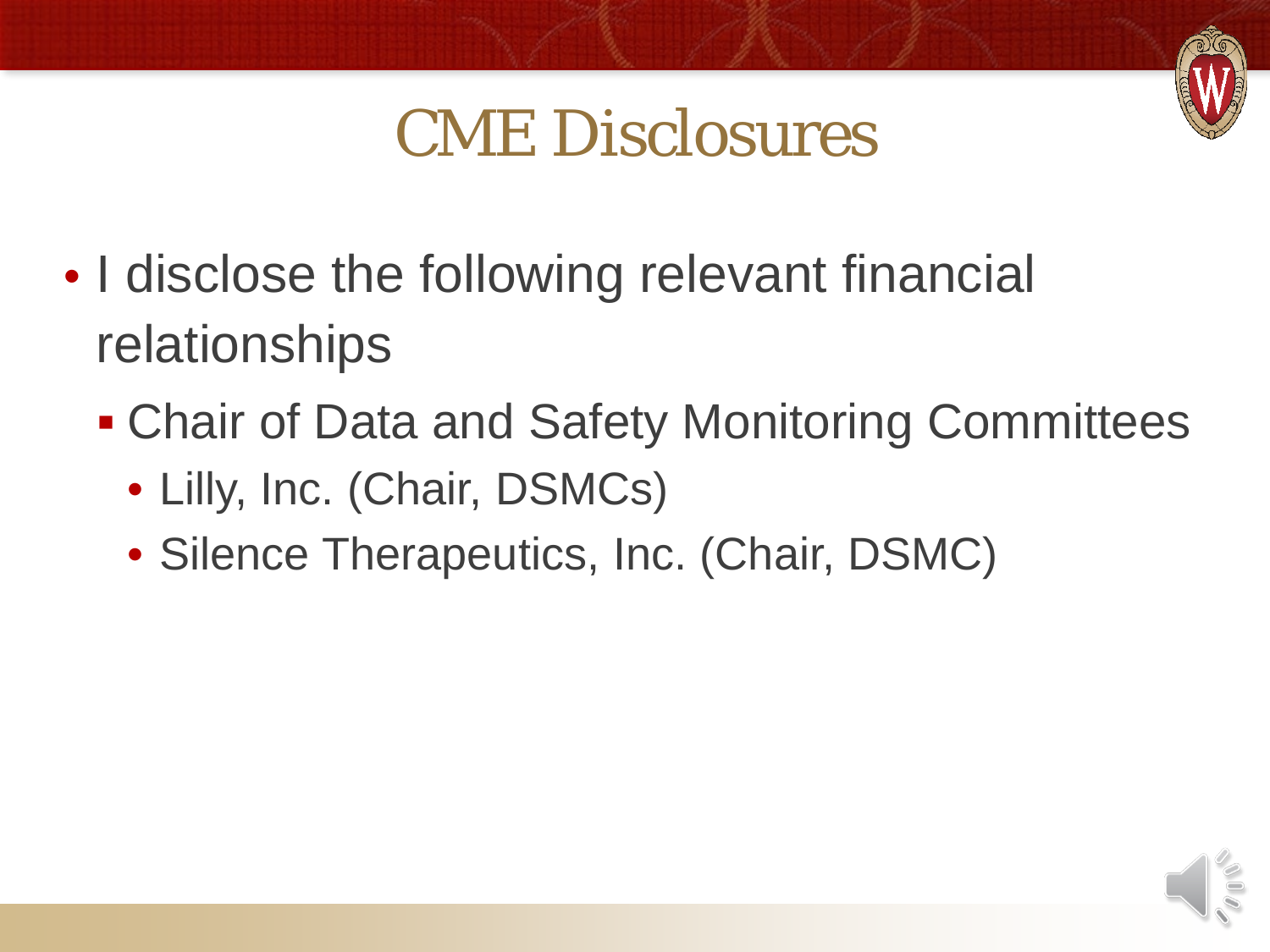# **Outline**

- Key steps to treating hypertension (HTN)
	- **Measurement**
	- **Blood pressure (BP) thresholds**
	- Choice of initial & combination therapies
- Patients ≥65 years old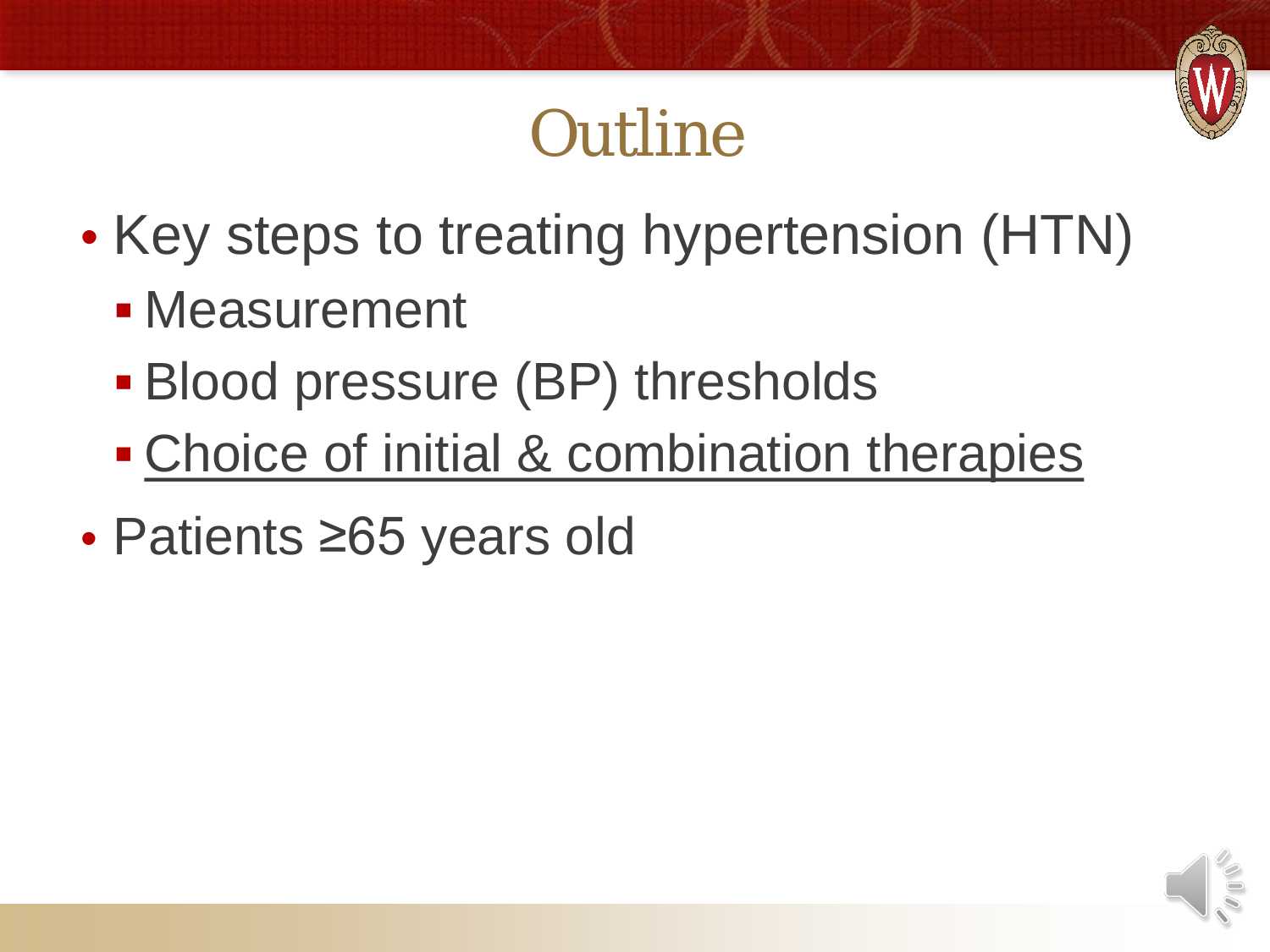

## Hypertension is a Highly Prevalent, Modifiable Risk Factor for Many Diseases

- MI, CHF, Stroke, CKD, & CVD death
- ~116 million US adults have HTN (46%)

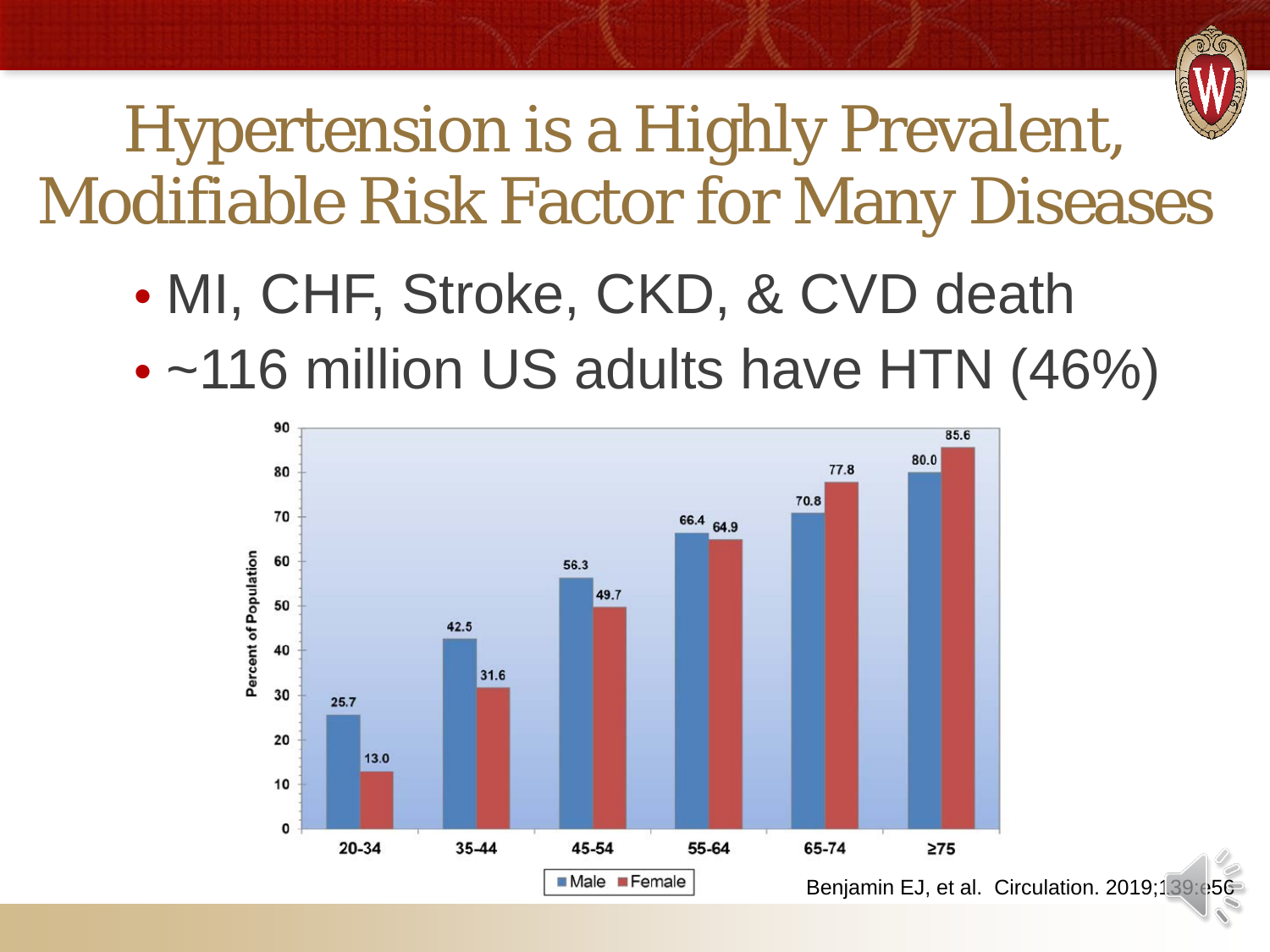

### Unacceptably Low Hypertension Awareness, Treatment, and Control

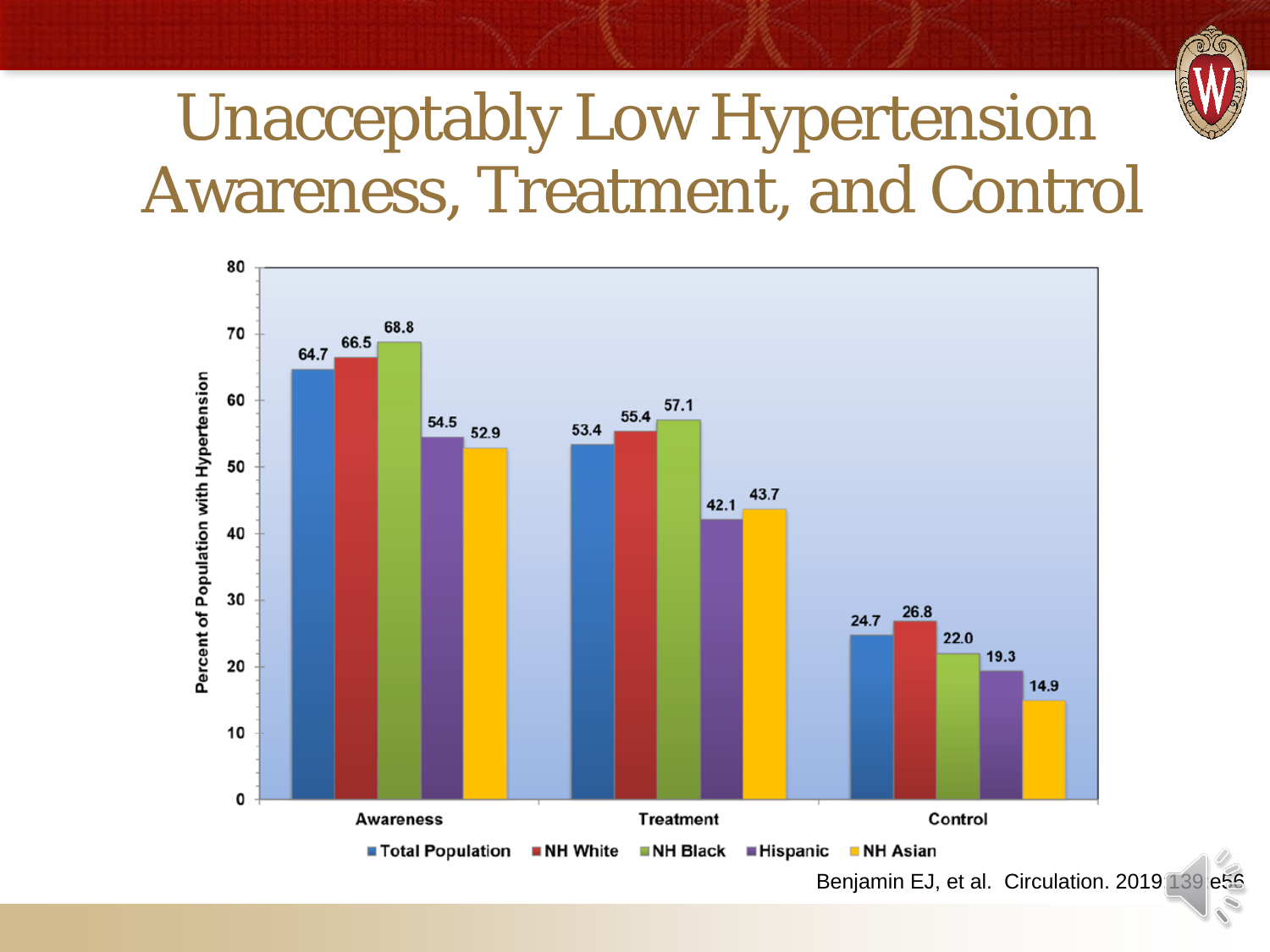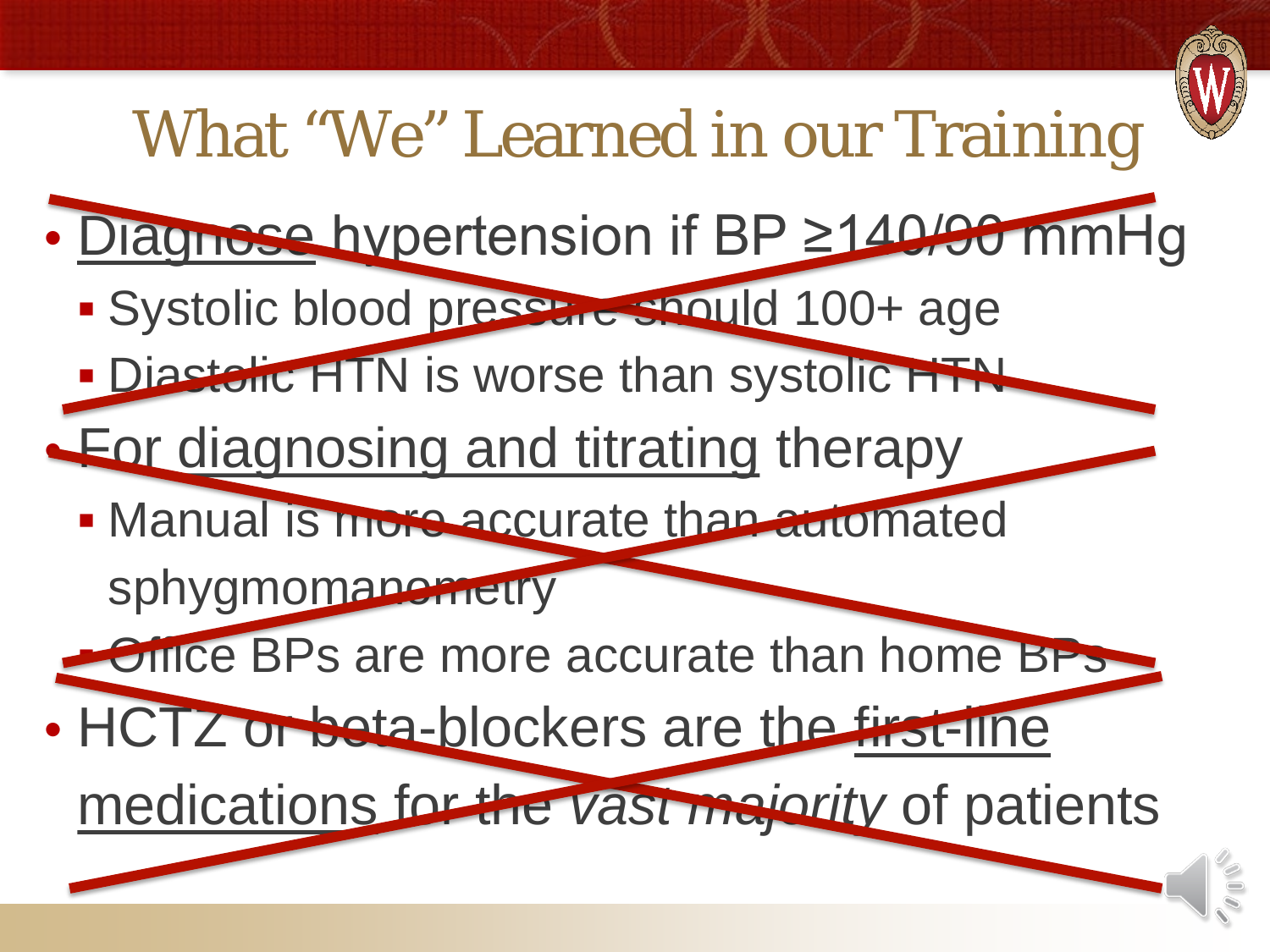

# 6 Key Steps to Treating HTN in 2021

- 1. Make the correct diagnosis
- 2. Use out of office BP measurements to confirm the diagnosis AND titrate medical therapy
- 3. Identify and address secondary and contributing causes
- 4. Get off on the right foot: choose the right initial medication(s)
- 5. Use the right medication combinations
- 6. LIFESTYLE/LIFESTYLE/LIFESTYLE!!

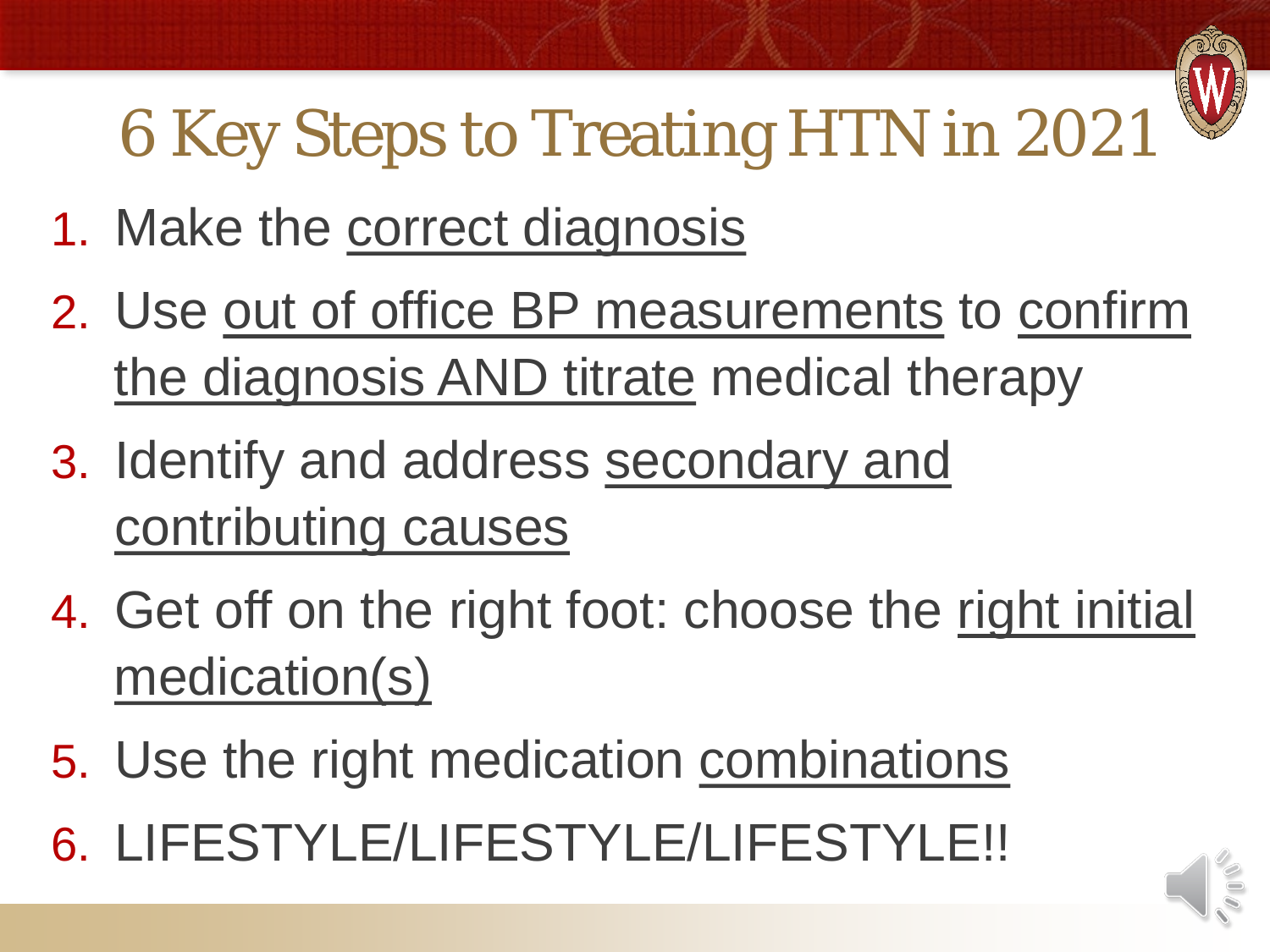

# Step 1. Make the Correct Diagnosis

| <b>BP Category</b>  | <b>SBP</b>    |           | <b>DBP</b>   |
|---------------------|---------------|-----------|--------------|
| <b>Normal</b>       | $<$ 120 mm Hg | and       | $<$ 80 mm Hg |
| <b>Elevated</b>     | 120-129 mm Hg | and       | $<$ 80 mm Hg |
| <b>Hypertension</b> |               |           |              |
| Stage 1             | 130-139 mm Hg | <b>or</b> | 80-89 mm Hg  |
| Stage 2             | $≥140$ mm Hg  | or        | $≥90$ mm Hg  |

- Average of ≥2 careful readings on ≥2 visits
- If SBP and DBP categories differ, use higher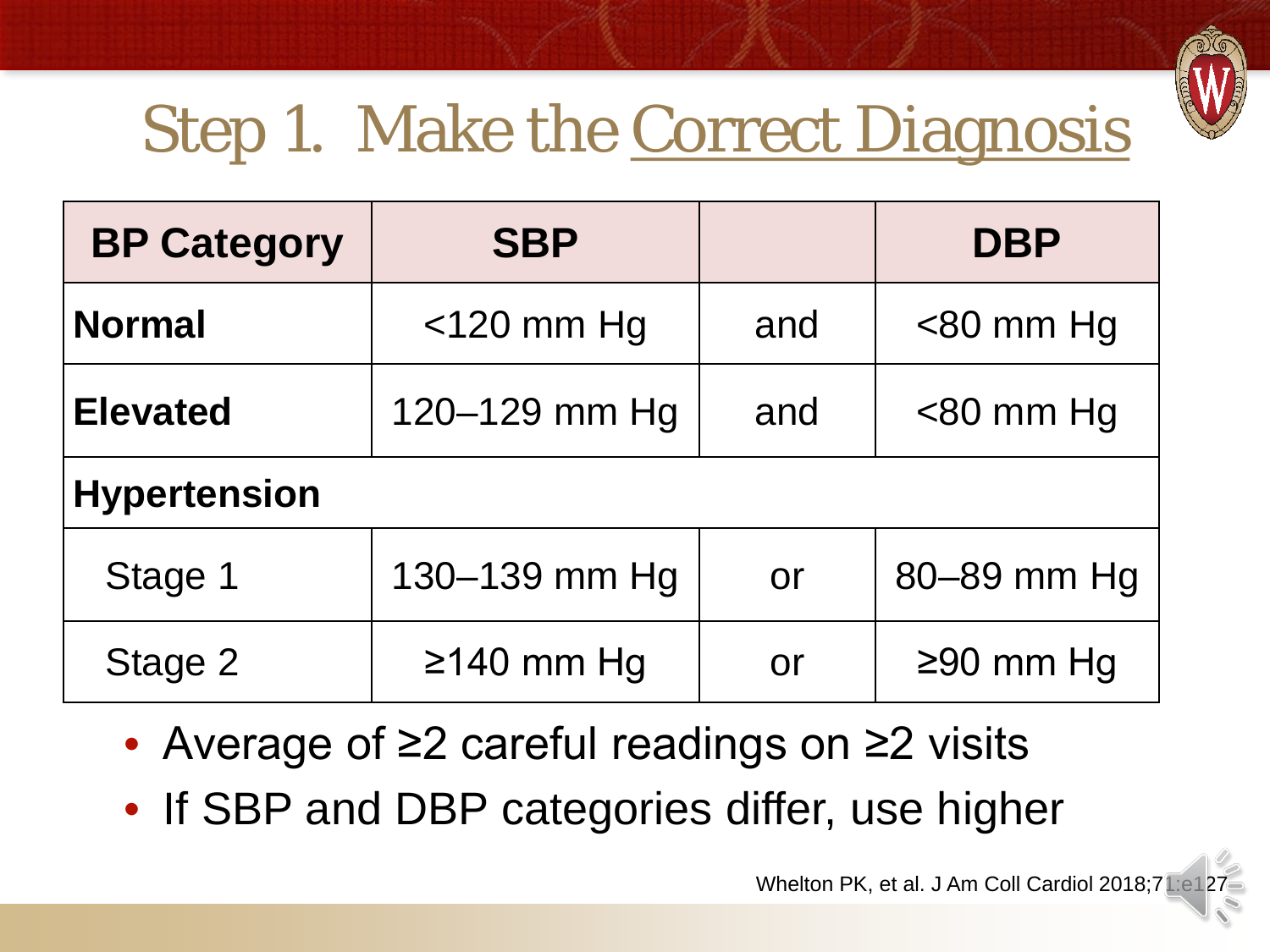

# Why 130/80 mmHg?

- Progressively ↑ CVD risk going from normal to
	- **Elevated BP (120-129/80-84 mmHg): HR = 1.1-1.5**
	- Stage 1 HTN (130–139/85–89 mmHg): HR = 2.0
	- Consistent across sex, race/ethnicity, and age



Whelton PK, et al. J Am Coll Cardiol 2018;71:e127; Lewington S, et al. Lancet 2002;360:1903; Go AS, et al. Circulation 2014;129:e28; Chobanian AV, et al. JAMA. 2003;289:2560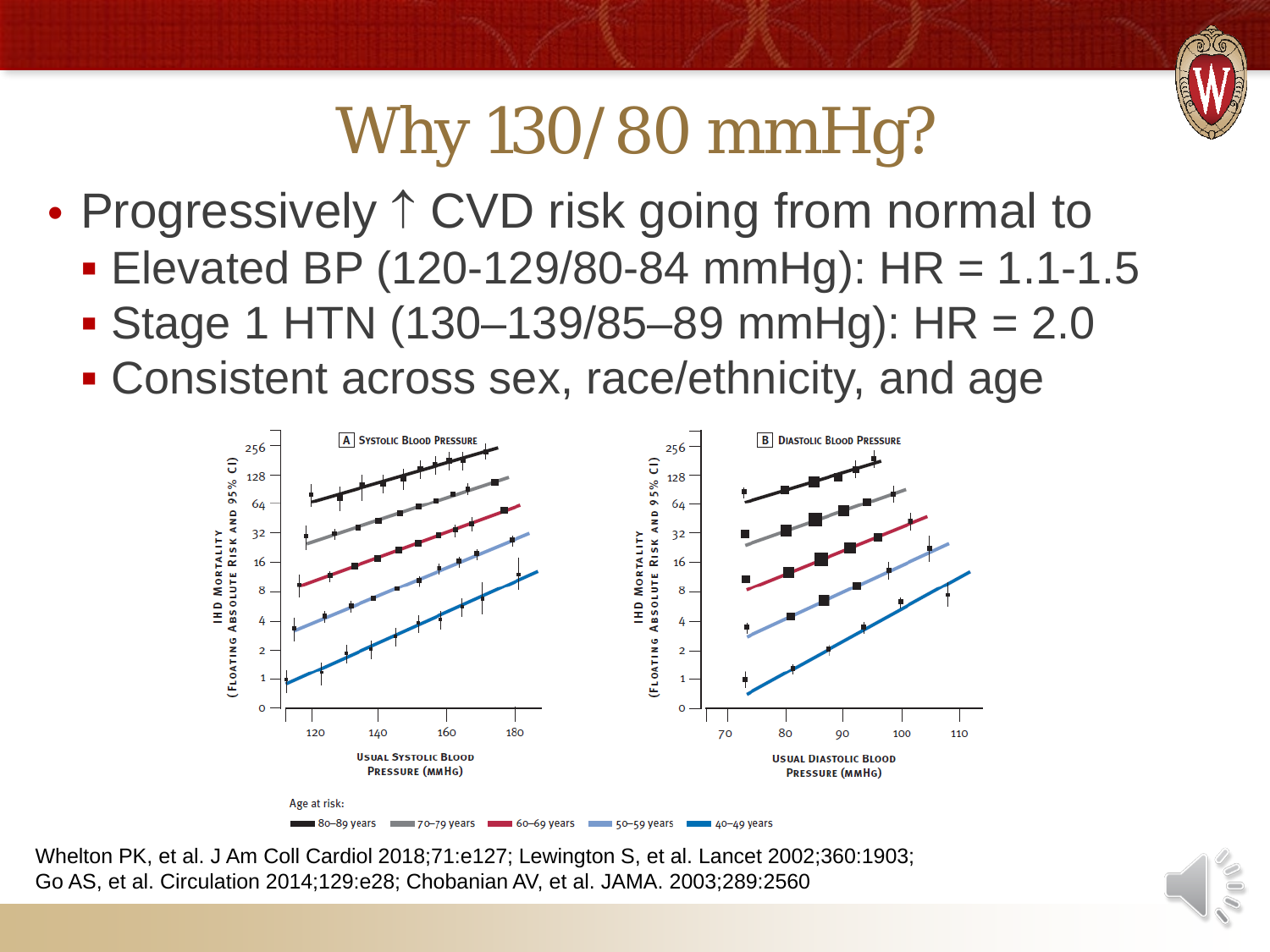

Step 2. Use Out of Office BP Measurements to Confirm the Diagnosis AND Titrate Therapy

- **Out-of-office BP measurements recommended** to
	- Confirm the diagnosis
	- **Titrate BP-lowering medication**
- In conjunction with telehealth counseling or clinical interventions (i.e., MyChart, mobile apps)







Communicate with your doctor Get answers to your medical questions from the comfort of your own home





#### Access your test results

No more waiting for a phone call or letter - view your results and your doctor's comments within days

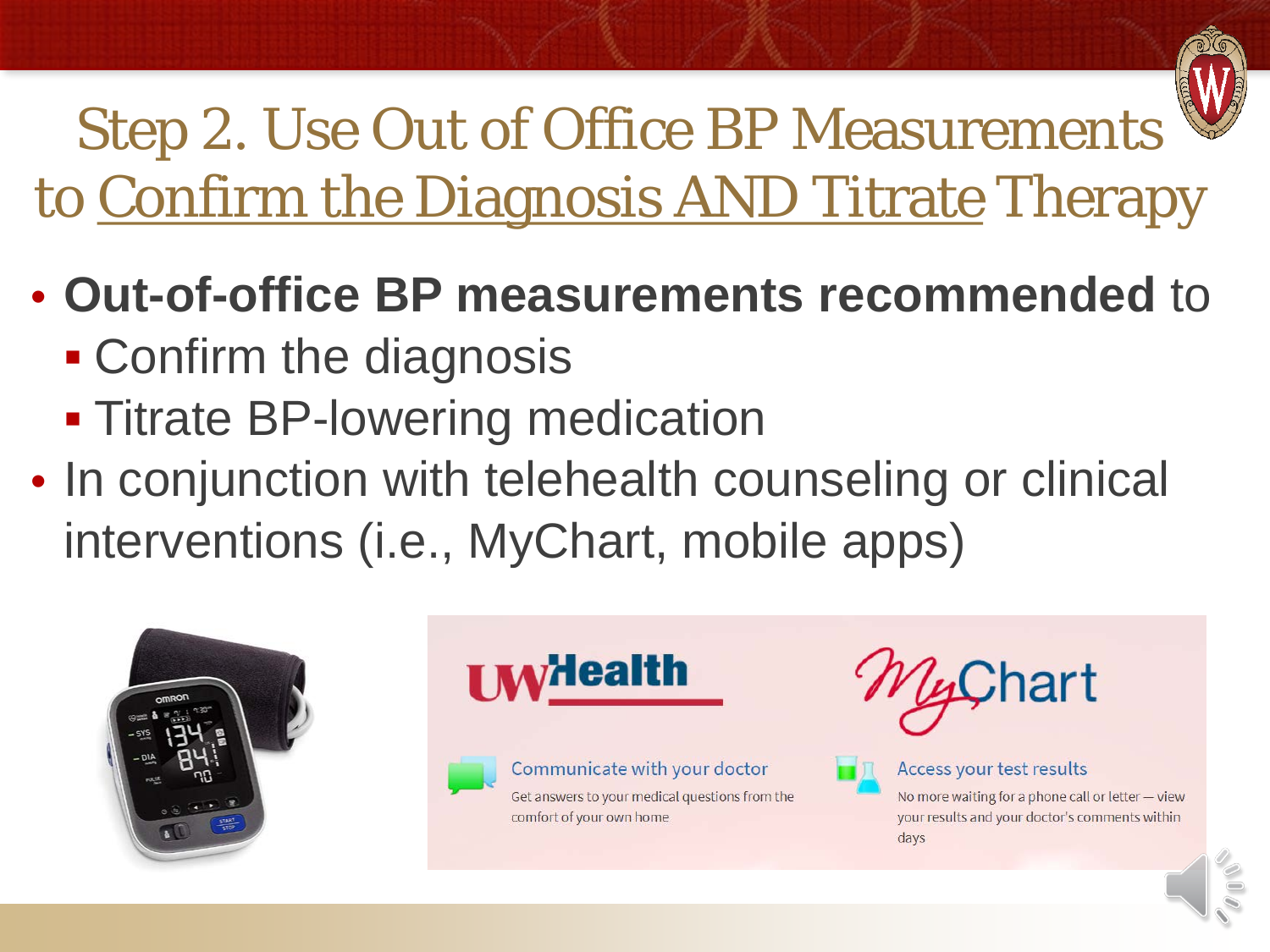

#### BP Patterns Based on Office and Out-of-Office Measurements

|                                  | <b>Office/Clinic/Healthcare</b><br><b>Setting</b> | Home/Nonhealthcare/<br><b>ABPM Setting</b> |
|----------------------------------|---------------------------------------------------|--------------------------------------------|
| Normotensive                     | No hypertension                                   | No hypertension                            |
| <b>Sustained</b><br>hypertension | Hypertension                                      | Hypertension                               |
| <b>Masked</b><br>hypertension    | No hypertension                                   | Hypertension                               |
| White coat<br>hypertension       | Hypertension                                      | No hypertension                            |

*ABPM = ambulatory blood pressure monitoring BP = blood pressure*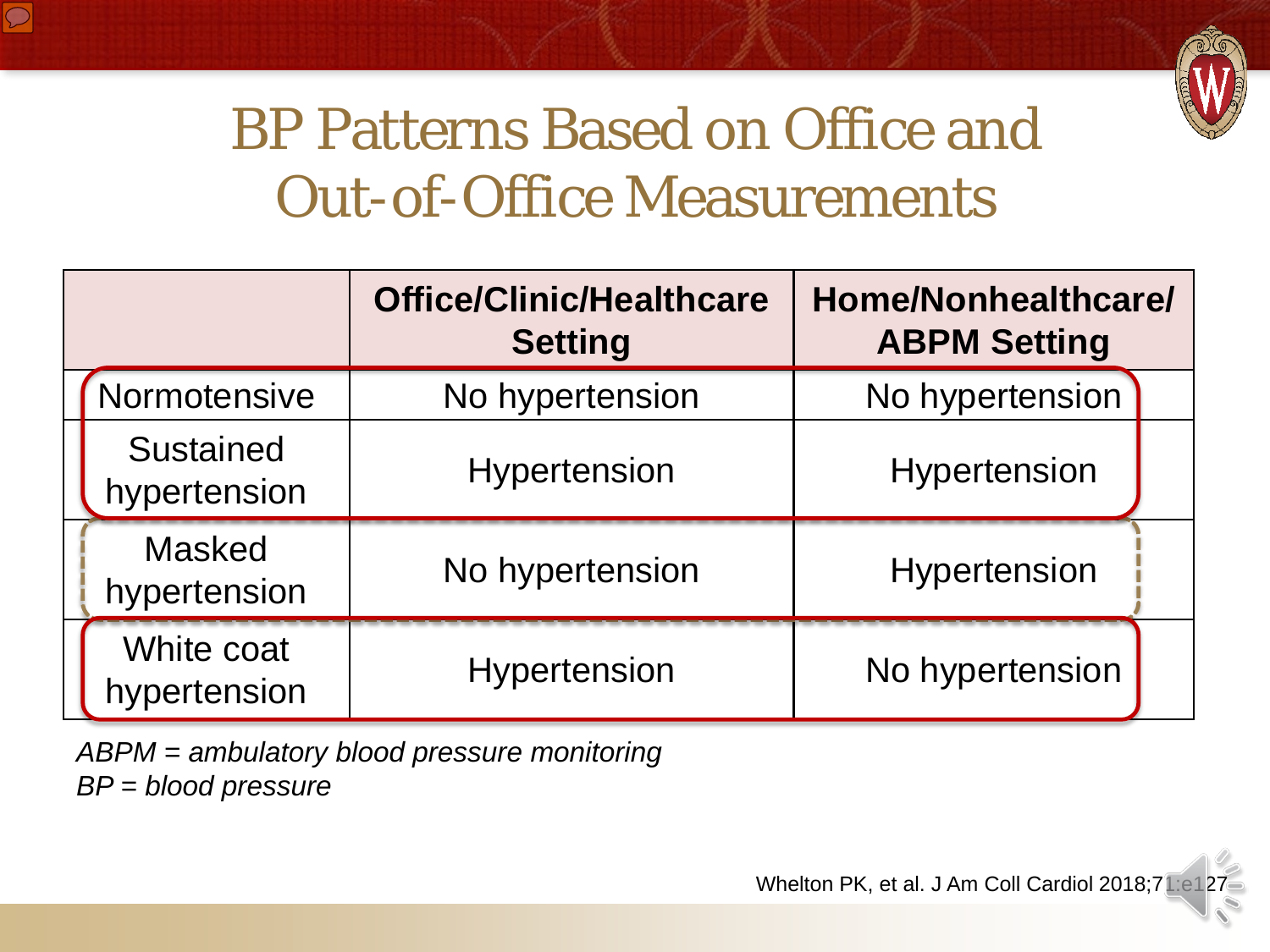

# Steal my Smart Phrase

#### • .JSHOMEBP

Buy a home blood pressure cuff.

- It must be for the upper arm, digital, and automatic with a cuff that fits you snugly but not too loose or tight. Here are some home BP machine brands and models recommended by Consumer Reports:
	- Omron Silver BP5250, 5 Series BP 742, or 10 Series BP 785/786N (our recommendation)
	- A&D Medical UA 767F
	- Rite-Aid Deluxe Automatic BP3AR1-4DRITE
	- Wal-Mart Equate 4000 Series or ReliOn BP 200 HEM-741CRELN4
	- Walgreen's Deluxe WGNBPA-540
	- CVS Advanced Automatic BP3MV1-1ECVS #800230
- Please check your BP and pulse 2x daily. The goal BP is <130/80 mmHg with a pulse in the 60-90 bpm range.
	- Take 2 readings at least 1 minute apart in the morning before taking medications and in evening before supper.
	- Avoid smoking, eating, drinking, or exercise for 30 minutes before measuring.
	- Sit with back straight and supported on a straight-backed chair, feet flat on the floor, legs uncrossed.
	- Keep arm supported on a flat surface (such as a table) with the upper arm at heart level.
	- Place the bottom of the BP cuff directly above the crease at the bend of the elbow.
	- \*\* Rest quietly for at least 5 minutes before measuring your BP.
- Call us or send us a MyChart message with your blood pressure and heart rate results in 4-5 days.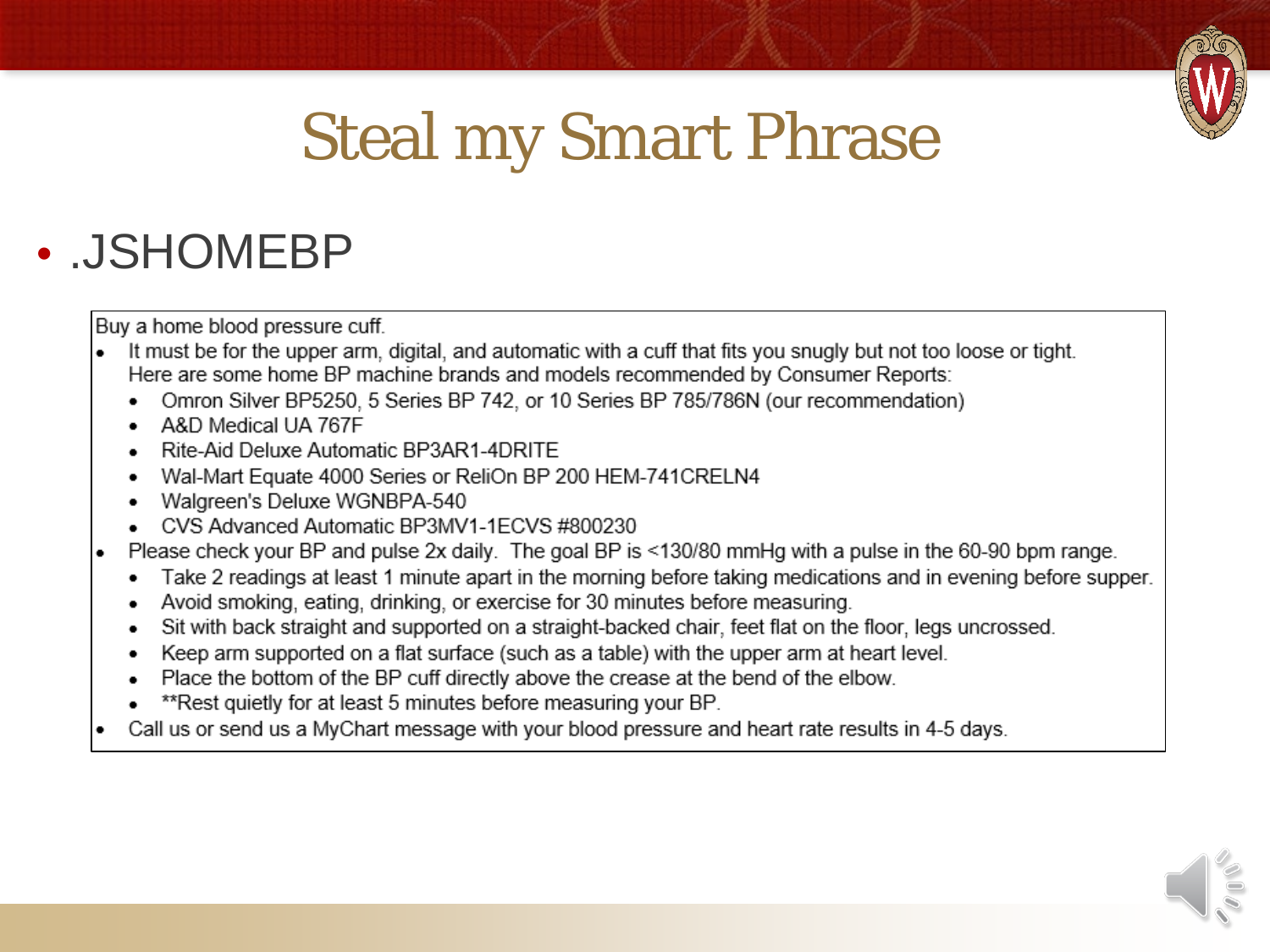

#### Step 3. Identify and Address Secondary and Contributing Causes

- Most common
	- **High sodium intake**
	- **Overweight/obesity**
	- **Sleep apnea**
	- Alcohol
	- NSAIDs
	- Stimulants

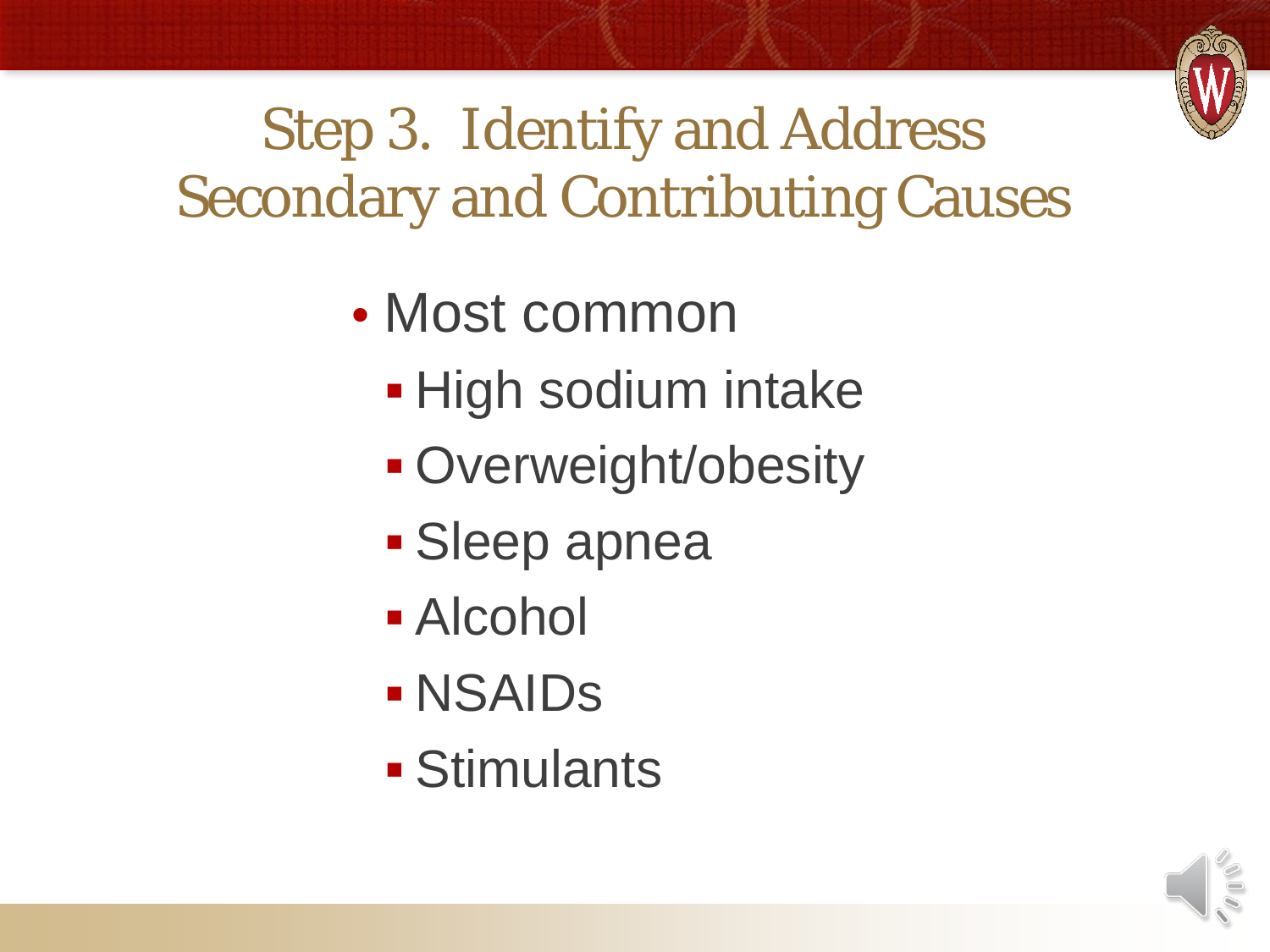

Step 3. Identify and Address Secondary and Contributing Causes

- Extensive work seldom needed or revealing
	- History, *plus* K<sup>+</sup>, creatinine, TSH, Ca<sup>+2</sup>
- Consider secondary HTN
	- **Severe hypokalemia**
	- Very young (<30 years old)
	- Sudden onset HTN
	- **Malignant/accelerated HTN**
	- **Disproportionate target organ damage**
	- Resistant (>3 meds at optimal doses, inc. diuretic)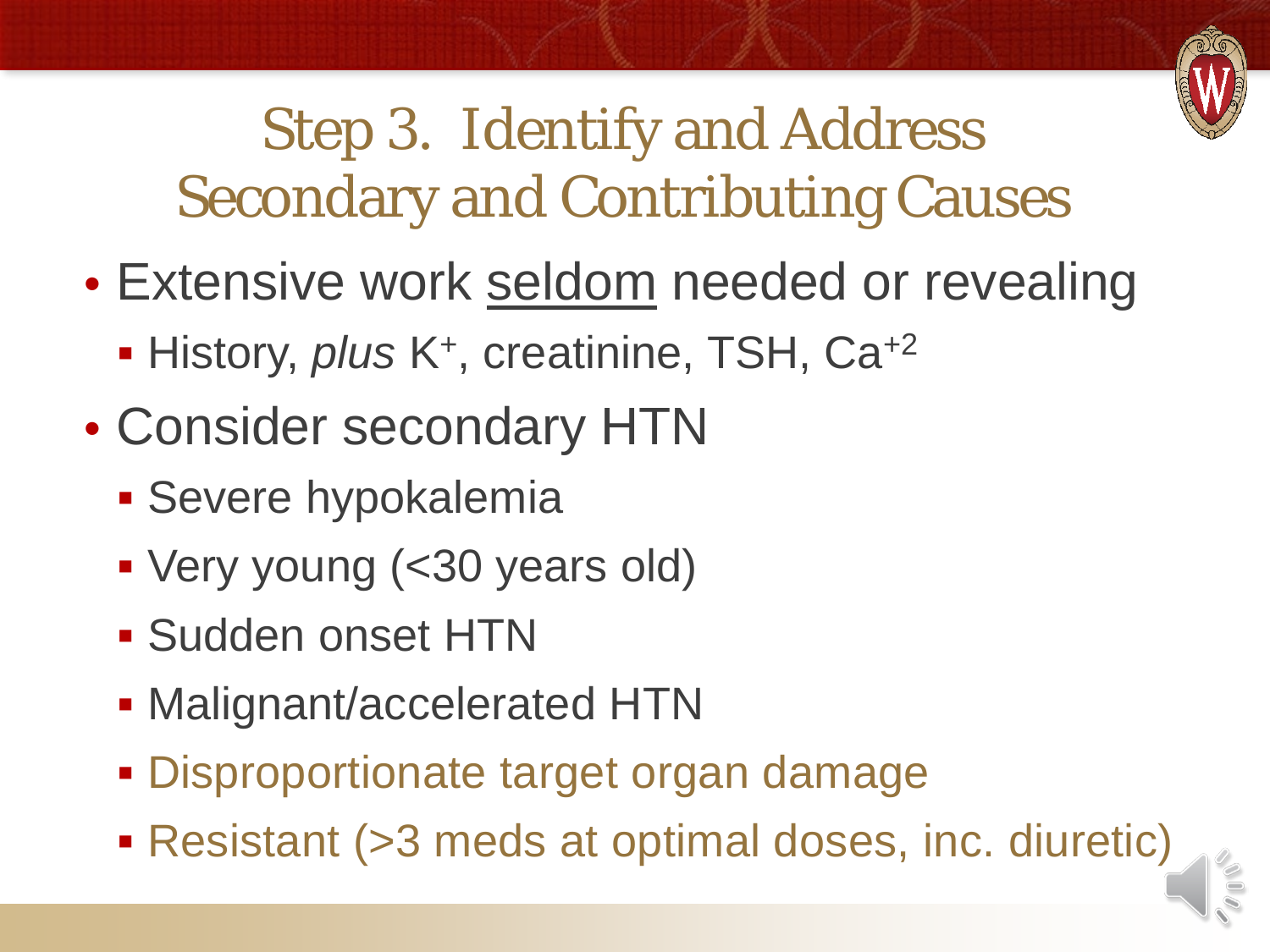## BP Thresholds and Recommendations for Treatment and Follow-Up (continued on next slide)

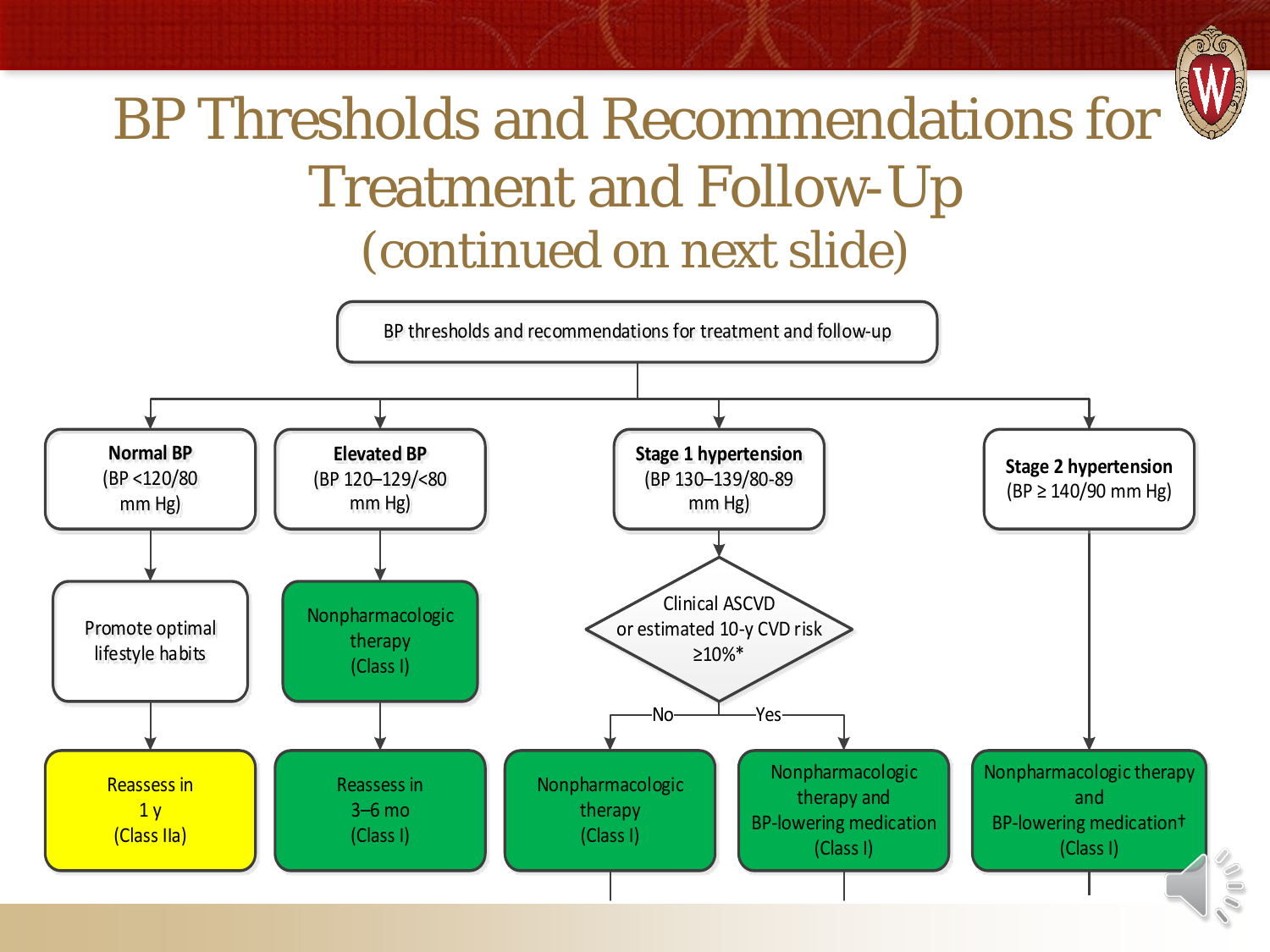

S



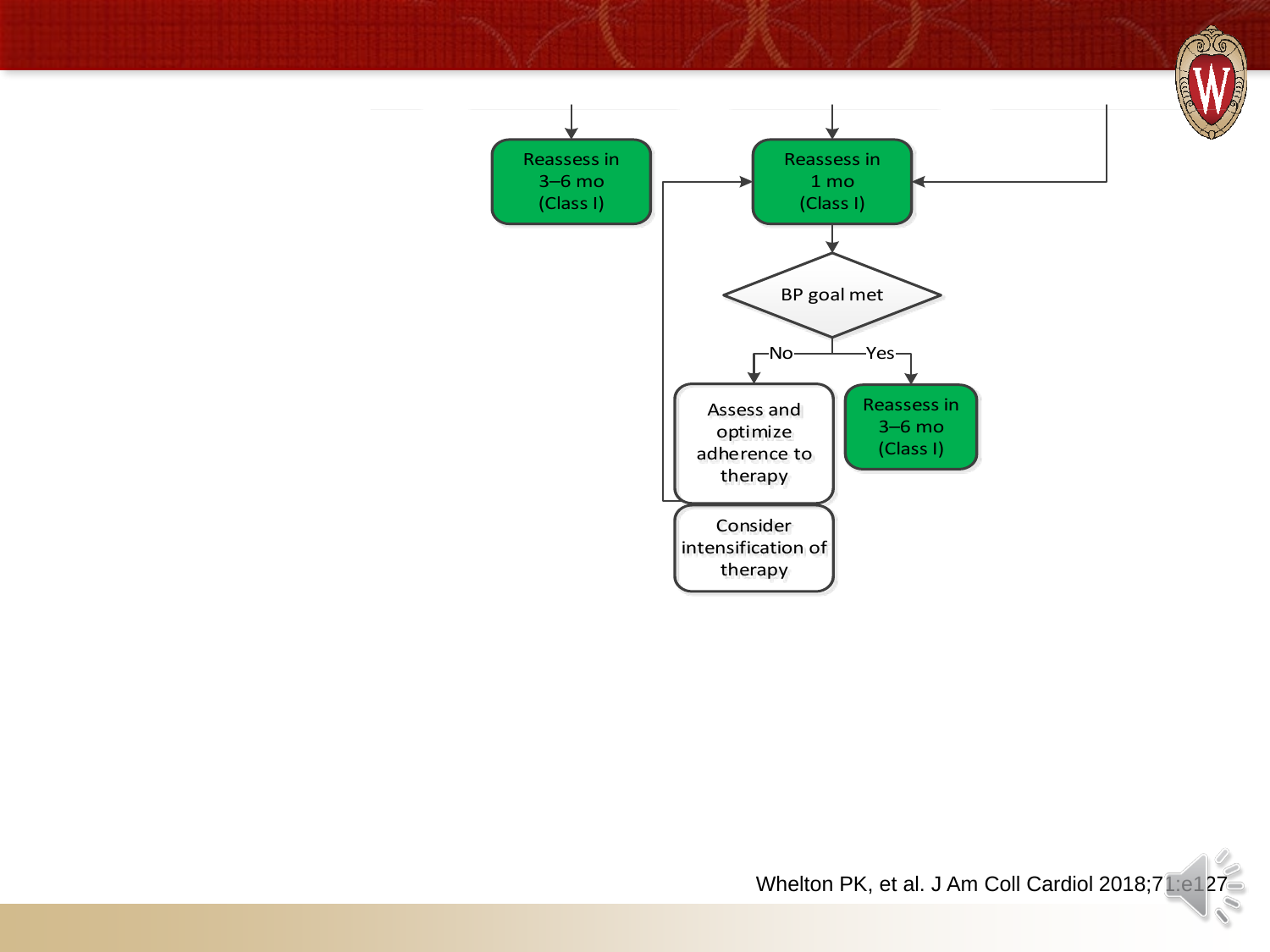## Case Study



71 yo woman with "mild" HTN has been on HCTZ 12.5 mg QD for "swelling" for many years. Office  $BP = 166/78$  mmHg, pulse 88 bpm. She said she was "rushing" and "it's always high at the doctor's office." Repeat = 162/74 mmHg. Re-check in a month: BP = 168/76 mmHg, pulse 84 bpm. Chart review shows BPs 136-172/60-81 mmHg for >6 years. PCP adds metoprolol 25 mg bid. Recheck in 2 weeks: BP = 166/66 mmHg, pulse 62 bpm. PCP adds losartan 25 mg Q AM. Recheck in 2 weeks: BP = 158/60 mmHg. Titrated over 3 months to 100 mg QAM. BP = 154/56 mmHg. Frustrated, she finds a new PCP.

You change metoprolol to carvedilol 12.5 mg BID, then over 2 months to 25 mg BID. Office BP = 148/50 mmHg, pulse 58 bpm. You add hydralazine 25 mg BID, but she stops it after 2 days because she gets lightheaded, fatigued, and feels her heart pounding. You stop it and prescribe diltiazem 180 mg QD. Recheck in week: BP is 144/50 mmHg, pulse 52 bpm and she is constipated, so you change it to clonidine 0.1 mg BID.

Re-check in 2 weeks: BP = 136/54 mmHg, pulse 54 bpm. She is tired, lightheaded when she stands up, has a dry mouth, and wants fewer meds. Also, her older sister said BP pills "don't agree" with her either and that their mom had high BP. She had stopped her pills & lived to be over 100 years old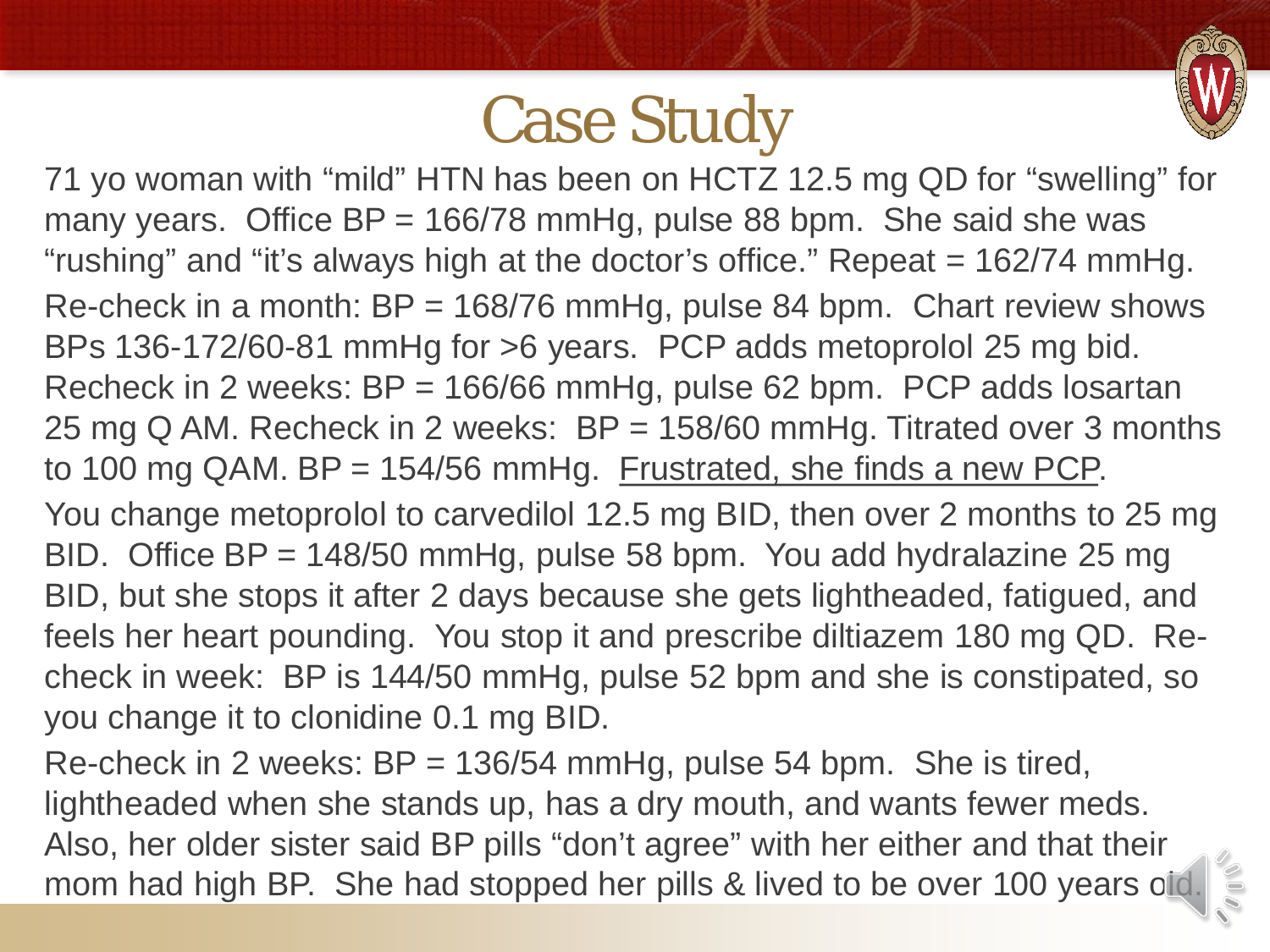

#### What Went Wrong? She Started off on the Wrong Foot!

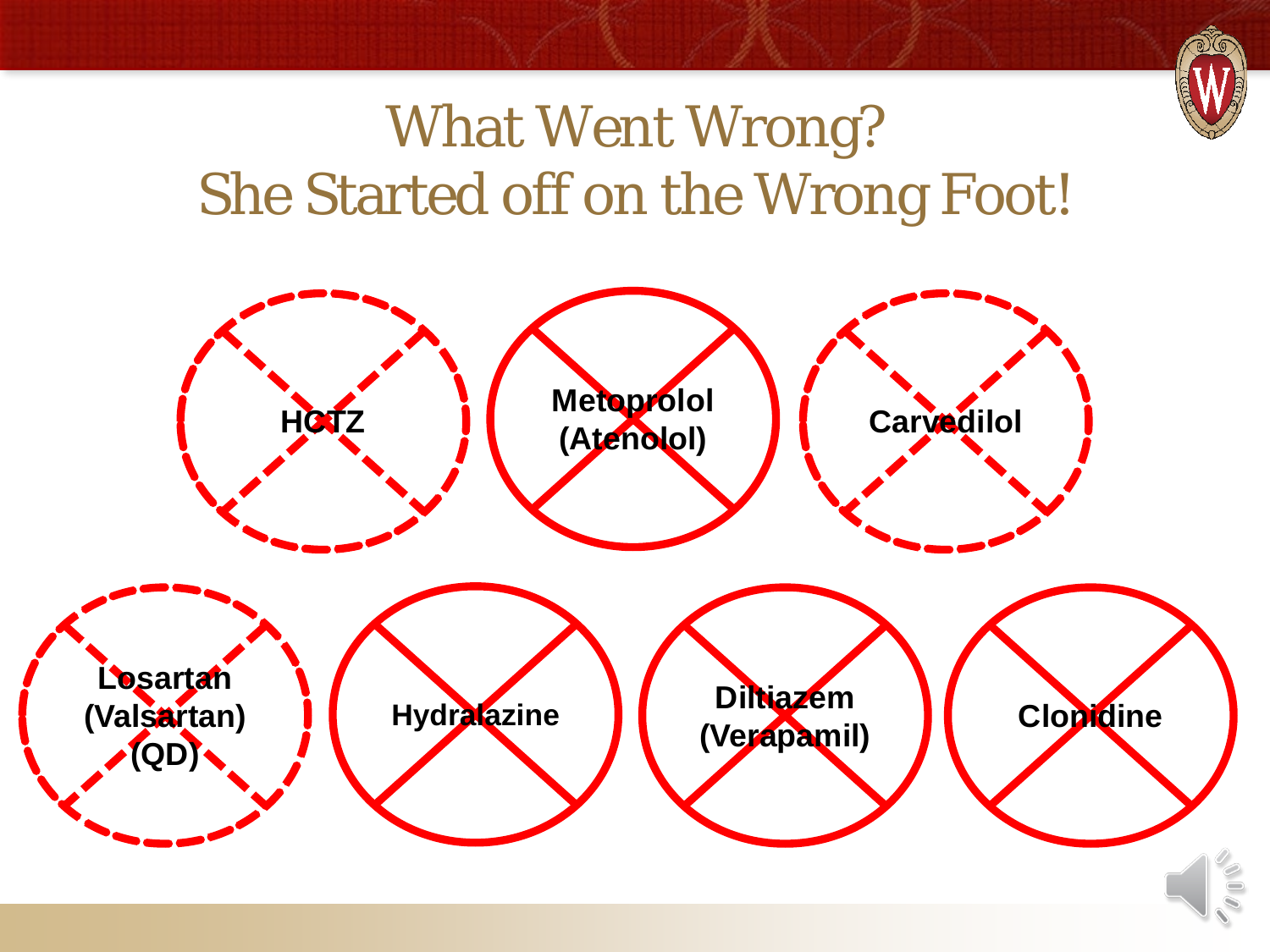

Step 4. Get off on the Right Foot: Choose the Right Initial Medication(s)

- 1st line:
	- Dihydropyridine CCB (dCCB, amlodipine 5-10 mg, nifedipine XL 30-120 mg QD); but edema (Na<sup>+</sup> restrict)
	- ARB (irbesartan 75/150-300 mg, candesartan 4/8-32 mg, telmisartan 20-80 mg  $QD$ )  $\rightarrow$  check BMP in a week
	- Chlorthalidone (CTD, 12.5-25 mg QD): longer-acting, better natriuresis; but more metabolic effects (Na<sup>+</sup>, K<sup>+</sup>, glucose)  $\rightarrow$  check BMP after a week
- **These 3 classes should be the backbone of most drug regimens, unless very compelling reason**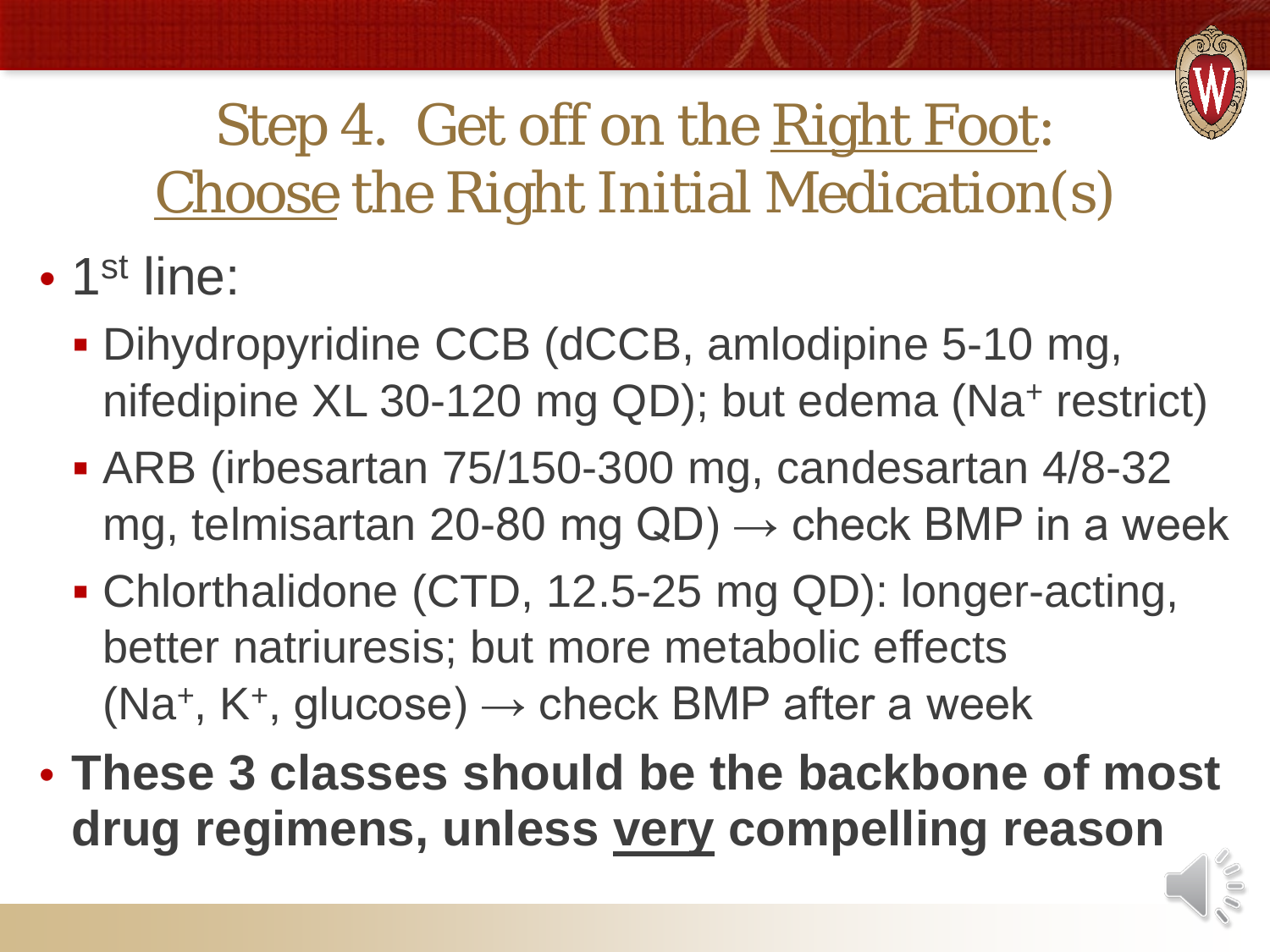

# Whoa! Why not Losartan?

- Weaker ARB; at a minimum should dose BID
- 24 hour ABPM: losartan in the 18-24 hr post administration statistically no different than placebo



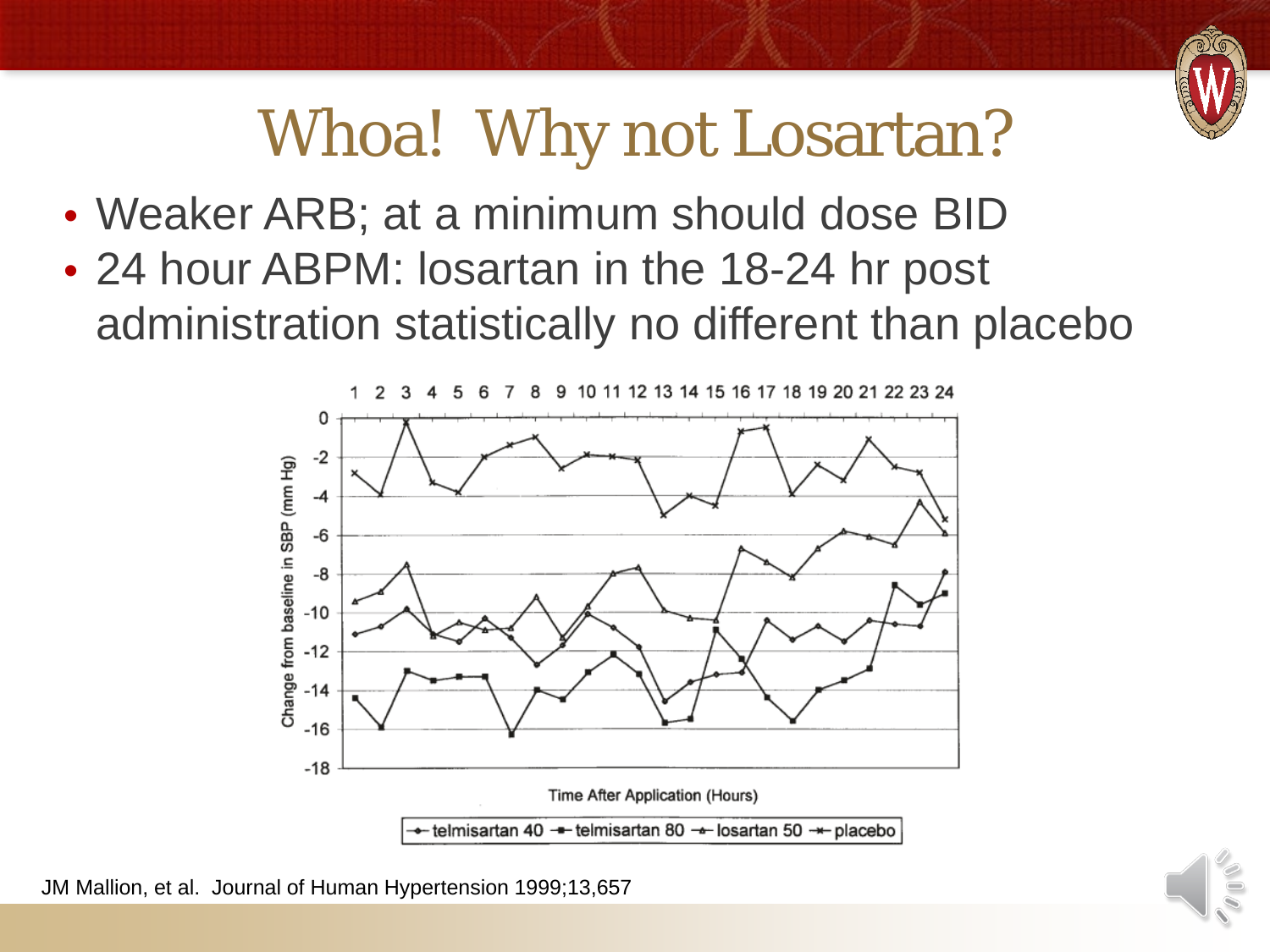

Step 4. Get off on the Right Foot: Choose the Right Initial Medication(s)

- Demographic considerations
	- Age <50 yrs: ARB (ACE-I) or dCCB
	- Age ≥60 yrs: dCCB or chlorthalidone
	- African-Americans: dCCB or chlorthalidone
- Co-morbidities (BP control > class)
	- **MI/LV dysfunction: favor beta-blocker or ARB/ACE-I**
	- Atrial arrhythmia: favor beta-blocker or non-dCCB
	- Kidney disease/proteinuria: ACE-I, loop diuretic if ↓GFR
	- K: low, avoid diuretic; high, avoid ARB/ACE-I
	- Obese: chlorthalidone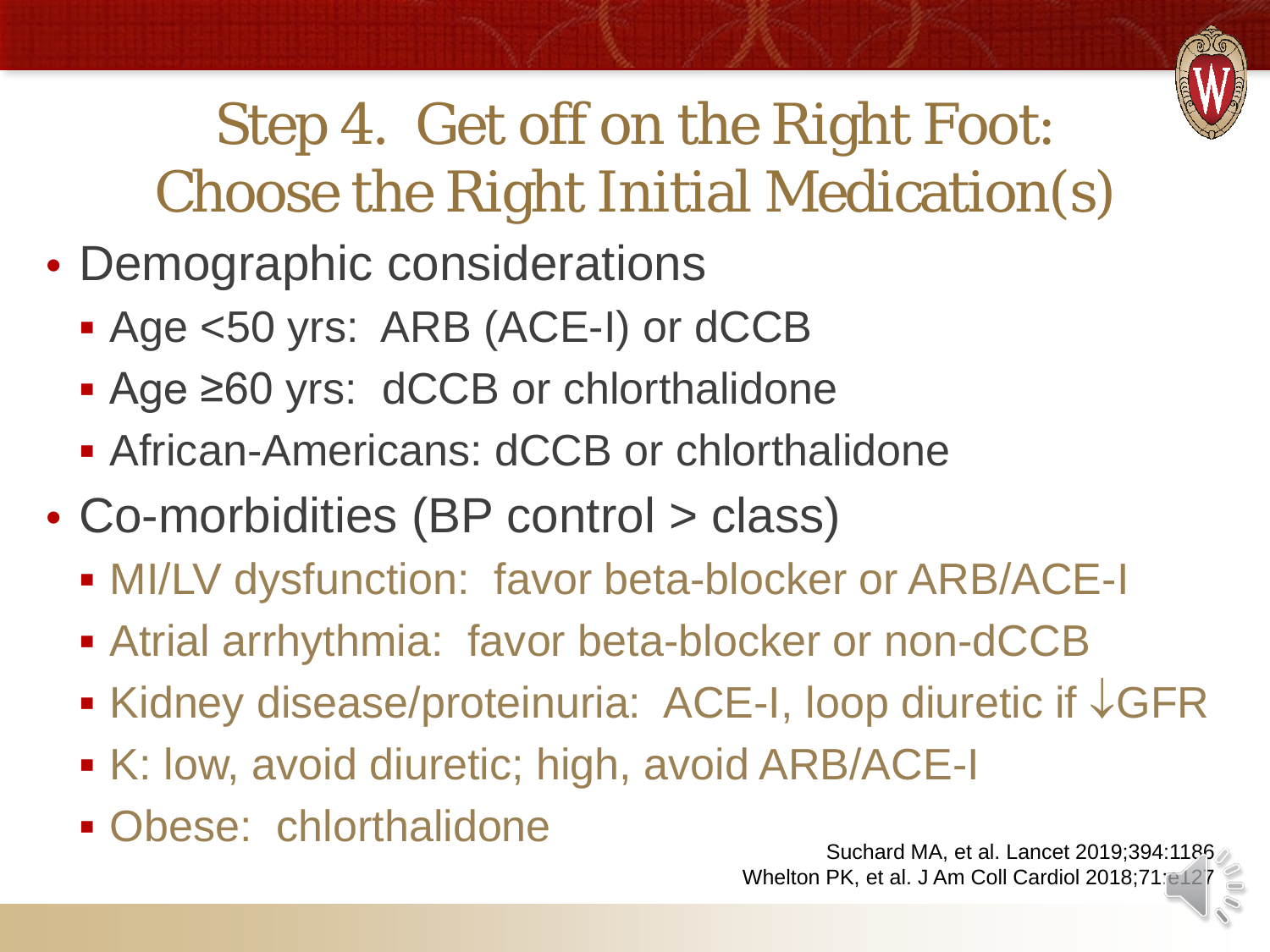

#### Step 5. Use the Right Medication Combinations

- Next, add the 1<sup>st</sup> line medication you didn't use
	- $\blacksquare$  dCCB + ARB
	- $\text{-}$  CTD + dCCB
	- $\text{-}$  CTD + ARB
- Then, add in the 3rd •
- If BP <140/90 mmHg
	- $\blacksquare$  ASVCVD risk <10%  $\rightarrow$  non-med tx first
	- $\blacksquare$  ASVCVD risk ≥10%  $\rightarrow$  med
- BP ≥140/90 mmHg, start 2 meds (I, LOE C)



Whelton PK, et al. J Am Coll Cardiol 2018;71:e1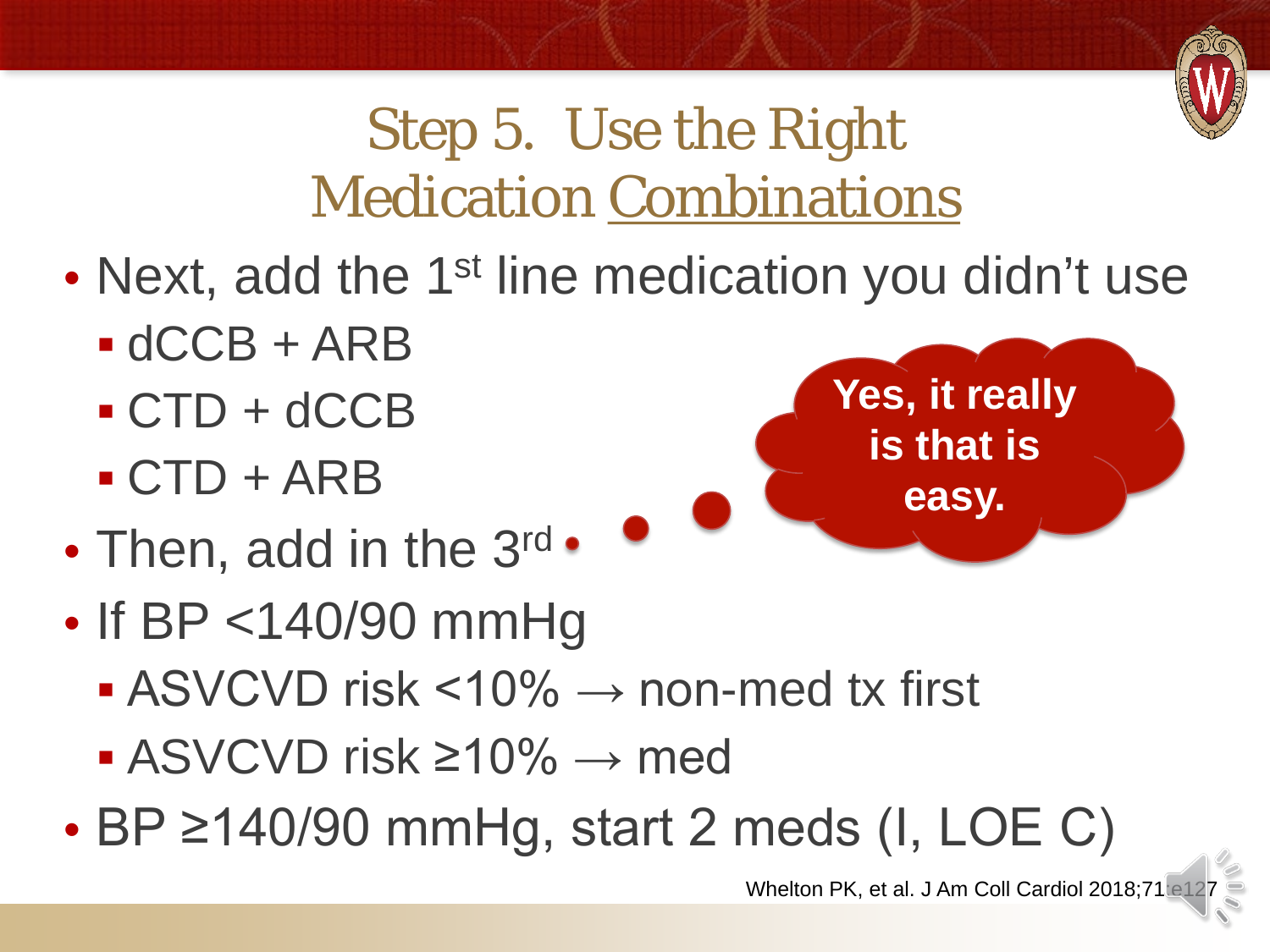## ASCOT-BPLA

- N =19,257 w/HTN and ≥3 markers of TASCVD risk
- Randomized to amlodipine (+ perindopril) vs. atenolol (+ bendroflumethazide)
- Stopped early (median 5.5 years); superiority amlodipine/perindopril arm
	- 11% less all-cause mortality (ARR 1%, p=0.02)
	- 24% less CVD mortality (ARR 2%, p=0.001)
	- 23% less stroke (ARR 2%, p<0.001)
	- 30% less diabetes mellitus (ARR 4.9%, p=0.0001)
- Mean BP difference 2.7/1.9 mmHg (p<0.0001)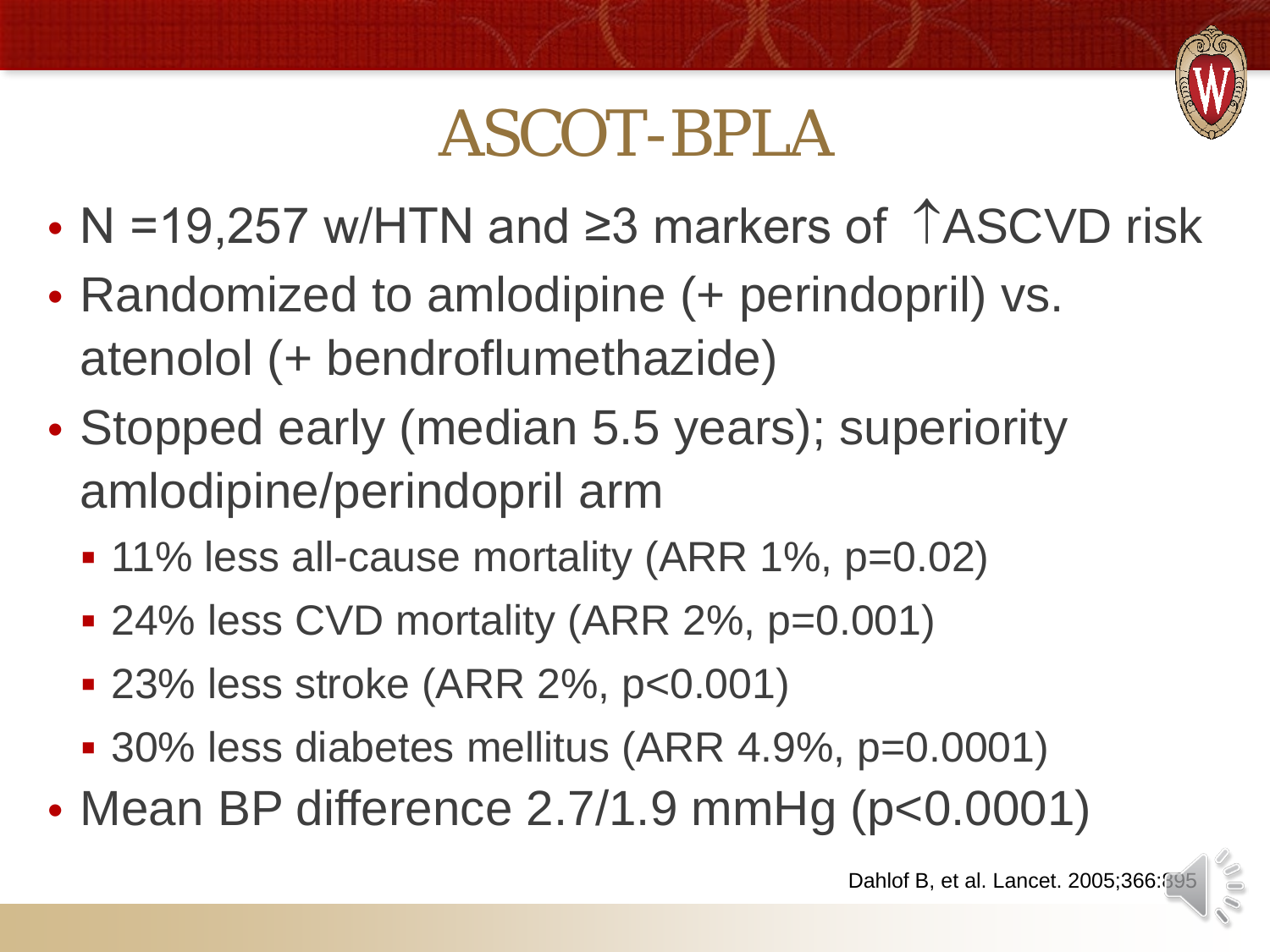

## ACCOMPLISH

- N=11,506 patients with HTN + ASCVD, CKD, or DM
- Rdm: benazepril + amlodipine or benazepril + HCTZ
- Terminated early after a mean 36 months
- 1° endpoint: (9.6 vs.11.8%, RRR 19%, ARR 2.2%, p<0.001)

| Outcome                                                                    | Hazard Ratio (95% CI)                                                                                           |                      | <b>P</b> Value |
|----------------------------------------------------------------------------|-----------------------------------------------------------------------------------------------------------------|----------------------|----------------|
| Composite of death from cardiovascular<br>causes and cardiovascular events |                                                                                                                 | $0.80(0.72 - 0.90)$  | < 0.001        |
| Component                                                                  |                                                                                                                 |                      |                |
| Death from cardiovascular causes                                           |                                                                                                                 | $0.80(0.62 - 1.03)$  | 0.08           |
| Myocardial infarction (fatal or nonfatal)                                  |                                                                                                                 | $0.78(0.62 - 0.99)$  | 0.04           |
| Stroke (fatal or nonfatal)                                                 |                                                                                                                 | $0.84(0.65 - 1.08)$  | 0.17           |
| Hospitalization for unstable angina                                        |                                                                                                                 | $0.75(0.50 - 1.10)$  | 0.14           |
| Coronary revascularization procedure                                       |                                                                                                                 | $0.86$ (0.74 - 1.00) | 0.05           |
| Resuscitation after sudden cardiac arrest                                  |                                                                                                                 | $1.75(0.73 - 4.17)$  | 0.20           |
|                                                                            | 0.5<br>1.0                                                                                                      | 2.0                  |                |
|                                                                            | <b>Benazepril plus</b><br><b>Benazepril plus</b><br><b>Amlodipine Better</b><br>Hydrochloro-<br>thiazide Better |                      |                |

• Similar in obese; amlodipine favored if over- or normal weight

Jamerson K, et al. N Engl J Med 2008;359:2417; Weber MA, et al. Lancet 2013; 381:5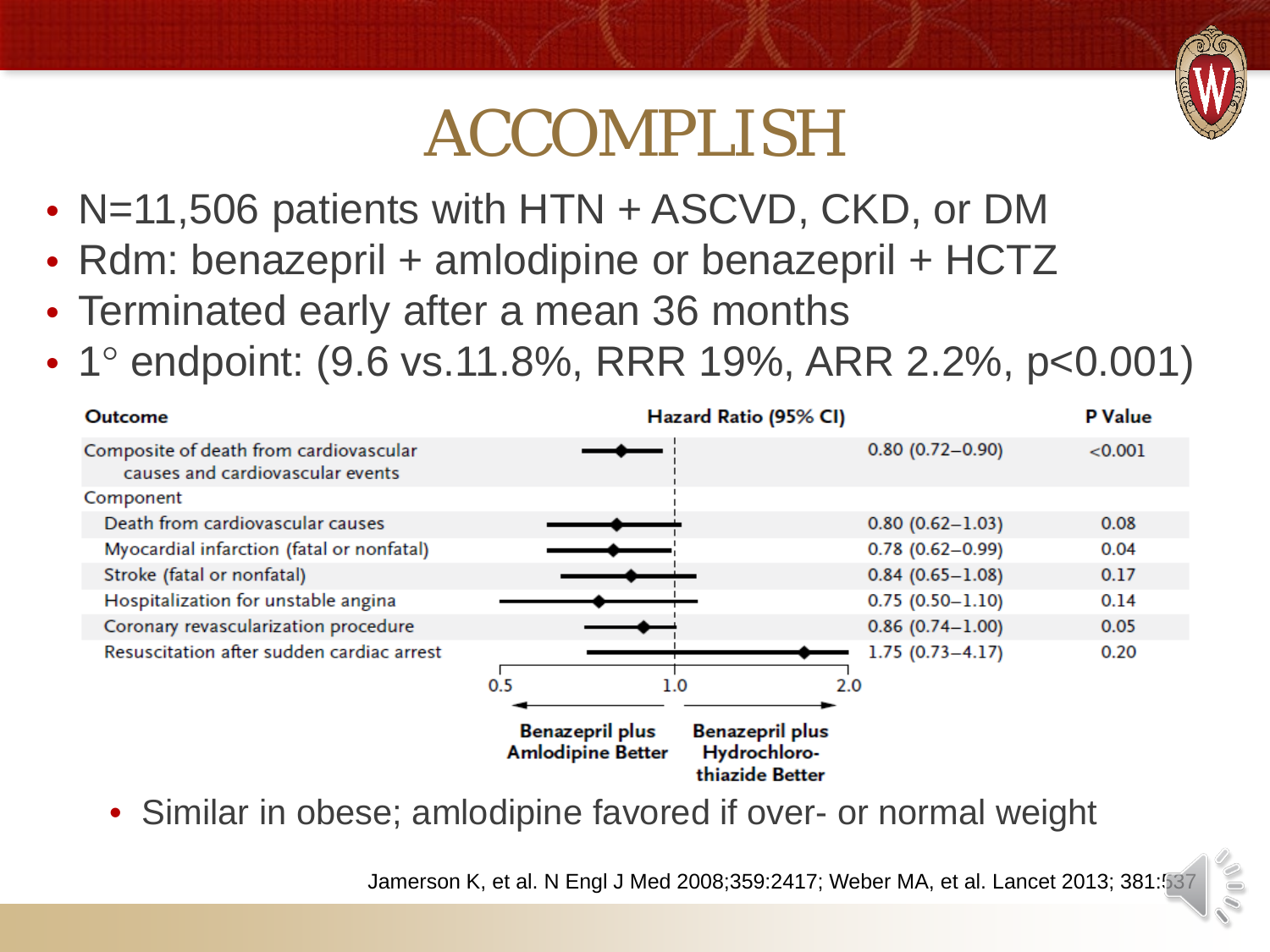

# Why Chlorthalidone over HCTZ?

- CTD: more potent, longer-acting (24 vs. 6-12 hrs)
- HCTZ: converts sustained HTN into masked HTN
- Larger, more sustained BP reduction  $\rightarrow$  reduces risk for CVD, HF (p<0.001)



Ernst ME, et a;. Hypertension 2006;47:352. Pareek, A.K. et al. J Am Coll Cardiol. 2016; 67:379. Olde Engberink RH, et al. Hypertension 2015;65:1033

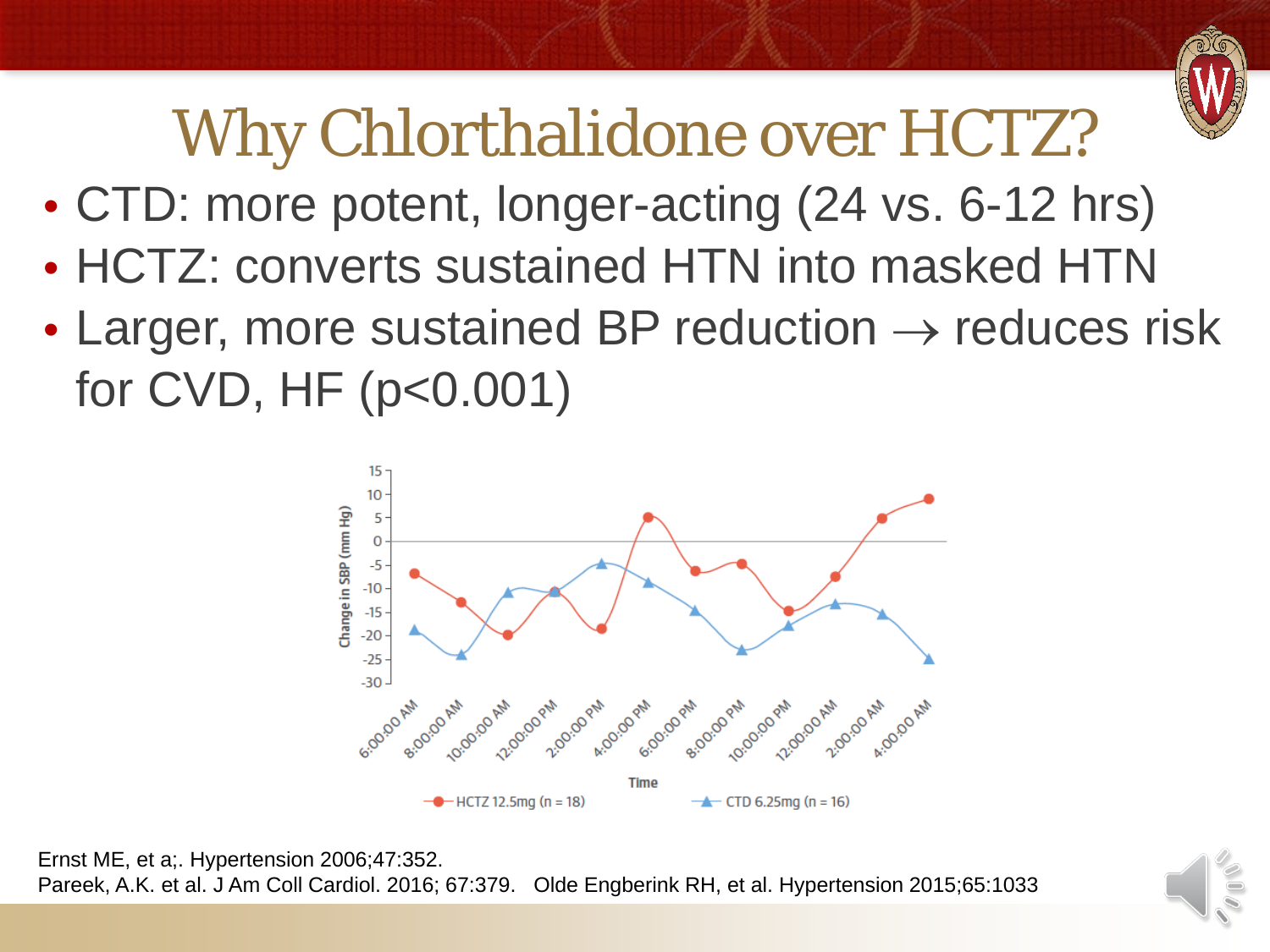

# Use of Chlorthalidone and HCTZ

- CTD more effective at controlling BP and reducing CVD events
- Metabolic side-effects are more common
	- $\blacktriangleright$  Hypokalemia in ~7-8% (HR 2.7)
	- Hyponatremia, esp. in older patients (HR 1.3)
	- **Hyperglycemia**
	- **Hypercalcemia**
	- **Acute kidney injury**
- BMP 7-10 days after starting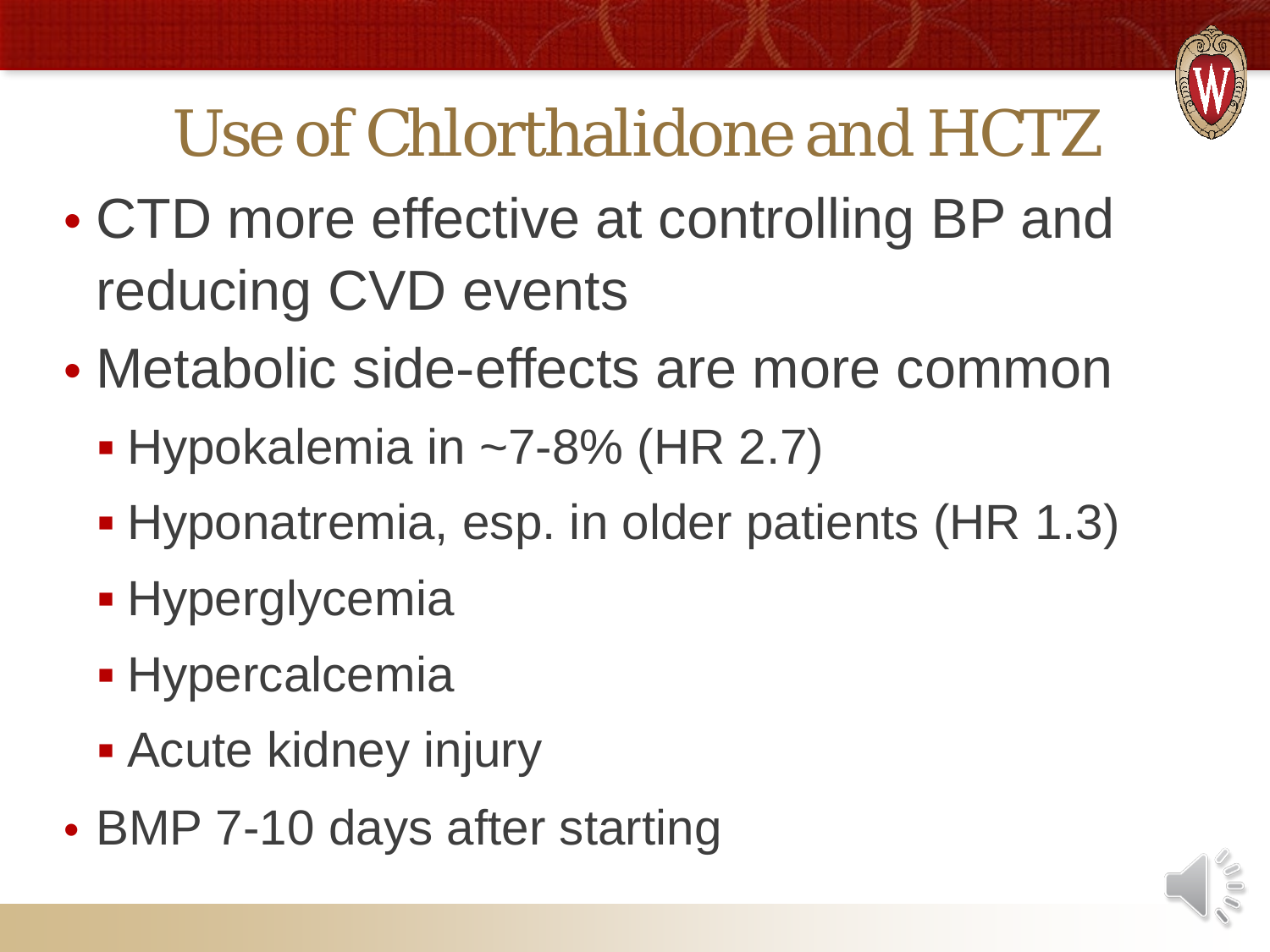

# WHOA! Why not Beta-Blockers?

- Class I: LV systolic dysfunction, recent MI (<1-3 yrs), angina pectoris, afib rate control, but otherwise …
	- **Less stroke protection than dCCBs or ACE-I/ARBs**
	- No effect on CAD c/w placebo (*worse* than diuretics)
	- Increased CVD mortality (esp. >60 yrs old and c/w dCCBs)
	- More side-effects: fatigue, exercise intolerance, sexual dysfunction (except diuretics)
	- **Metabolic risks: IGT, dyslipidemia**
- Why? Less vasodilation & prolonged ejection (carvedilol no better  $\circledcirc$ )

Carlberg B, et al. Lancet 2004;364:1684 Wiysonge S et al. Cochrane Database Syst Rev 2017, 1:CD002003ASCOT-CAFÉ Investigators. Circulation 2006;113:1213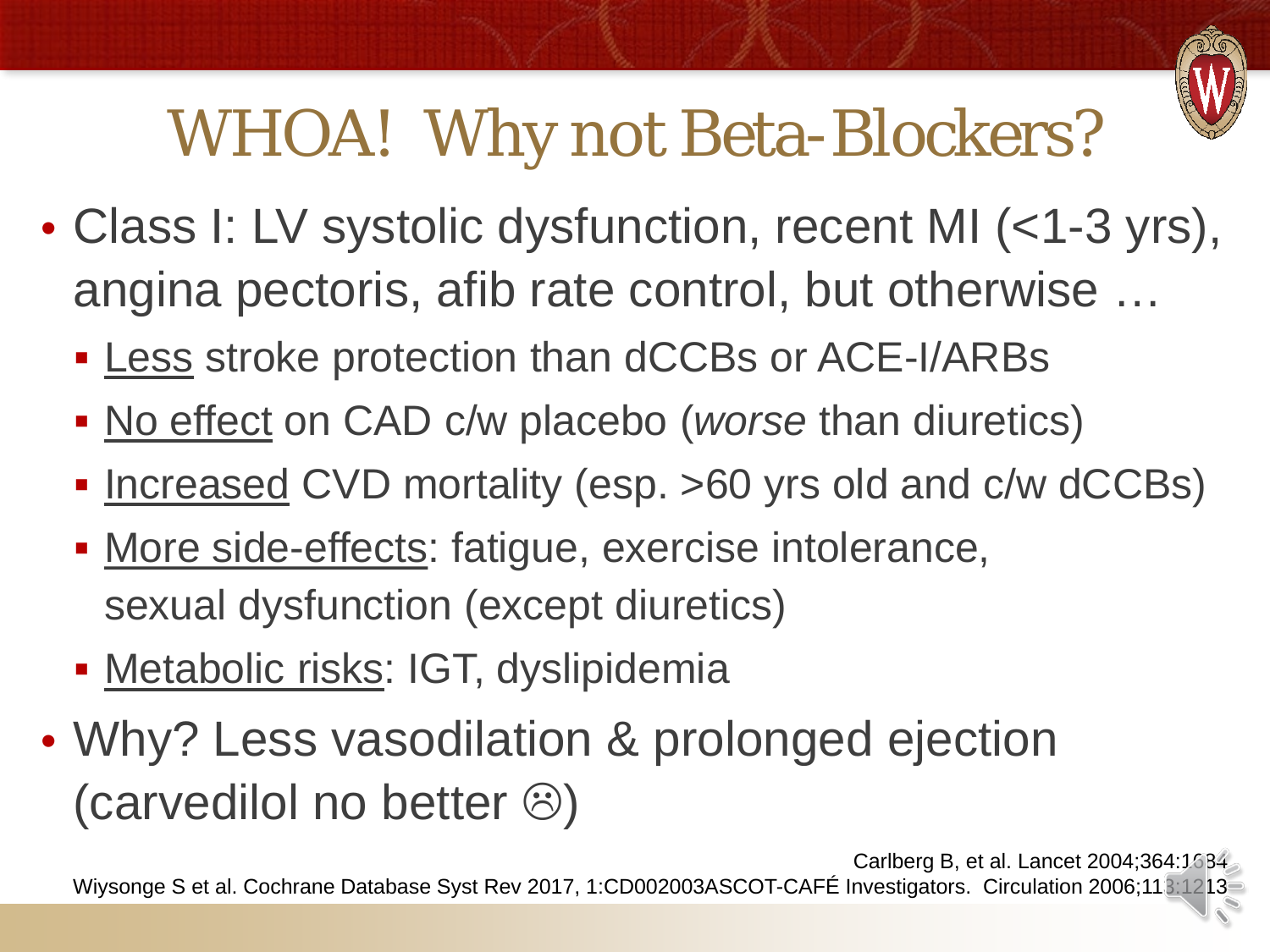

# Step 6. Lifestyle, Lifestyle, Lifestyle

|                         | <b>Dose</b>                            | <b>Impact on</b><br><b>SBP</b> |
|-------------------------|----------------------------------------|--------------------------------|
| Weight/body fat         | • Goal is ideal body weight; aim for   | $-5$ mm Hg                     |
|                         | $\geq$ 1 kg reduction if overweight    |                                |
|                         | $\cdot$ Expect $\sim$ 1 mmHg for every |                                |
|                         | 1 kg reduction in body weight          |                                |
| <b>DASH dietary</b>     | Consume a diet rich in fruits,         | $-11$ mm Hg                    |
| pattern                 | vegetables, whole grains, & low-fat    |                                |
|                         | dairy, w/reduced saturated fat         |                                |
| Dietary Na <sup>+</sup> | Optimal <1500 mg/day;                  | $-5$ to 6 mm Hg                |
|                         | aim for $\geq$ 1000 mg/day reduction   |                                |
| Dietary K <sup>+</sup>  | Aim for 3500–5000 mg/d, preferably     | $-4$ to 5 mm Hg                |
|                         | by dietary intake                      |                                |
|                         |                                        |                                |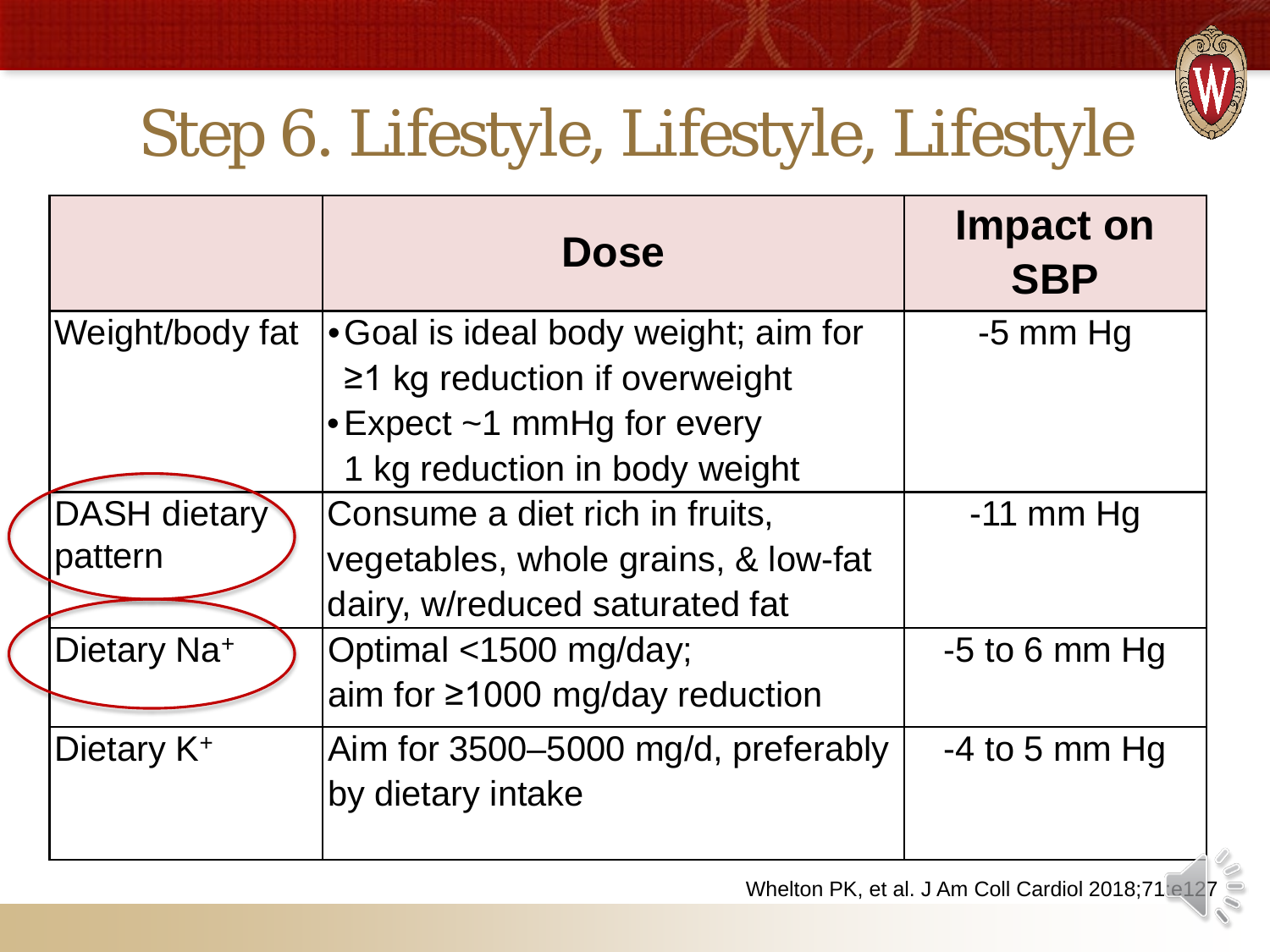

# Step 6. Lifestyle, Lifestyle, Lifestyle

|                  | <b>Dose</b>                                        | Impact on<br><b>SBP</b> |
|------------------|----------------------------------------------------|-------------------------|
| Aerobic          | $\cdot$ 90–150 min/week                            | $-5/8$ mm Hg            |
| exercise         | •65%–75% heart rate reserve                        |                         |
| Dynamic          | $\cdot$ 90–150 min/week                            | $-4$ mm Hg              |
| resistance       | •50%–80% 1 rep maximum                             |                         |
| exercise         | •6 exercises, 3 sets/exercise, 10 reps/set         |                         |
| <b>Isometric</b> | $\bullet$ 4 $\times$ 2 min (hand grip), 1 min rest | $-5$ mm Hg              |
| resistance       | between exercises, 30%-40% max.                    |                         |
| exercise         | voluntary contraction, 3/week                      |                         |
|                  | l∙8–10 wk                                          |                         |
| <b>Alcohol</b>   | In individuals who drink, reduce to:               | $-4$ mm Hg              |
| consumption      | KMen: ≤2 drinks daily                              |                         |
|                  | •Women: ≤1 drink daily                             |                         |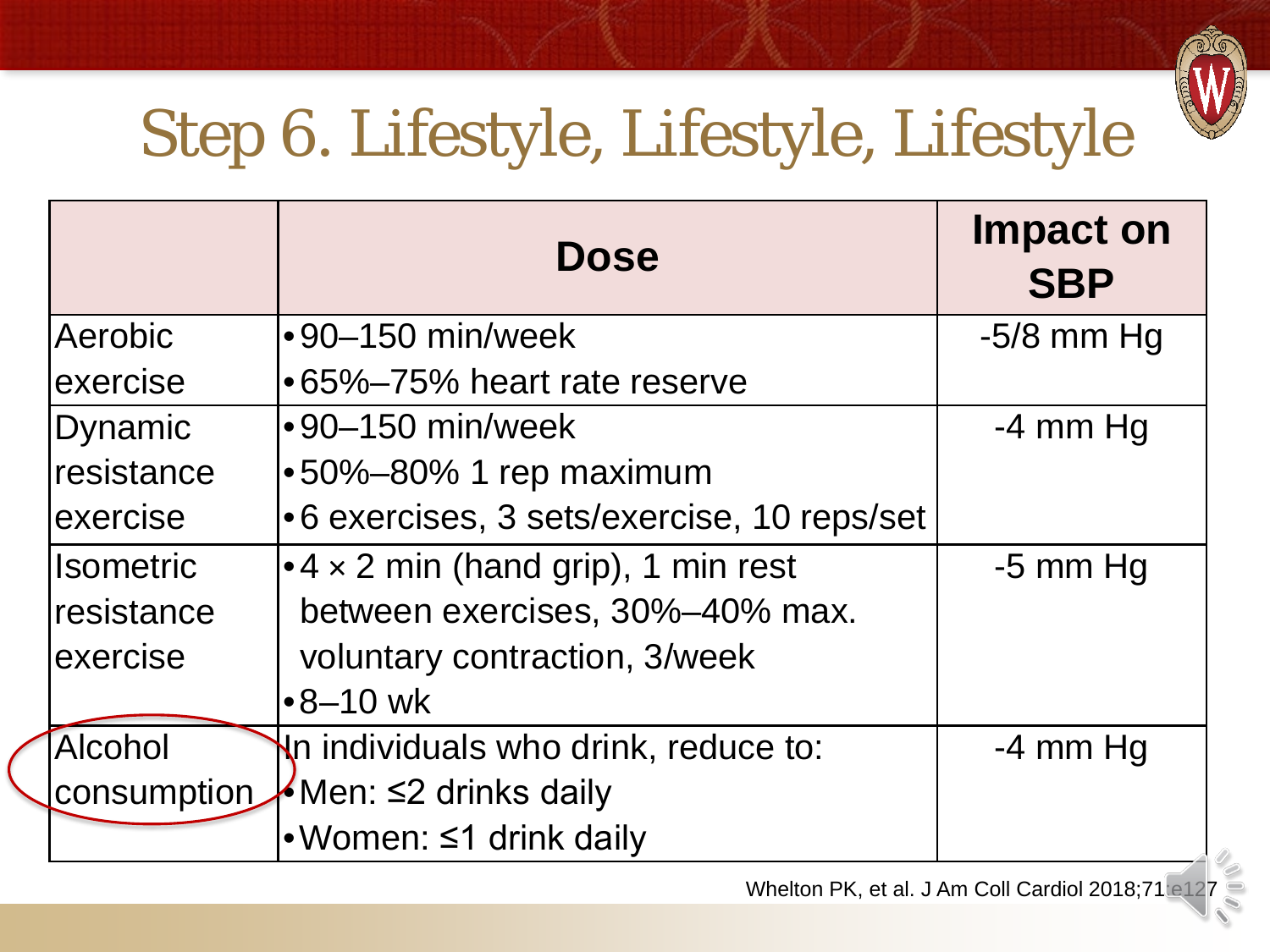

# Steal my Smart Phrases

#### • .JSDASHDIET

- Dietary changes DASH-Sodium diet.
	- Sodium restriction to <1500 mg/day. Never add salt.
	- Read labels. Buy foods that say "no sodium" or "low sodium."
	- At restaurants, tell the server "no added salt."
	- Increase fruits and vegetables, limit saturated fat, limit alcohol.
	- Make sure you get adequate calcium from low fat dairy products.
	- Dietician to review with you.

#### • .JSEXERCISE

- Get regular exercise. Every day target 30-60 minutes.
	- Schedule it preferably in the morning
	- Accountability get a partner, join a group, join a class, join a club
	- Dose:
		- 150 minutes per week is the minimum, but 250-300 minutes per week are needed for weight loss.
		- Moderate intensity =  $12-14/20$  = short of breath and sweating, but not so bad that you can't speak.
- Type of exercise:
	- You like to do the following: \*\*\*
	- Do a mixture of activities and vary your routine so you do not get bored, get an overuse injury, or get so efficient that you burn fewer calories.
	- Add muscle toning, core, and/or balance training 1-2x a week.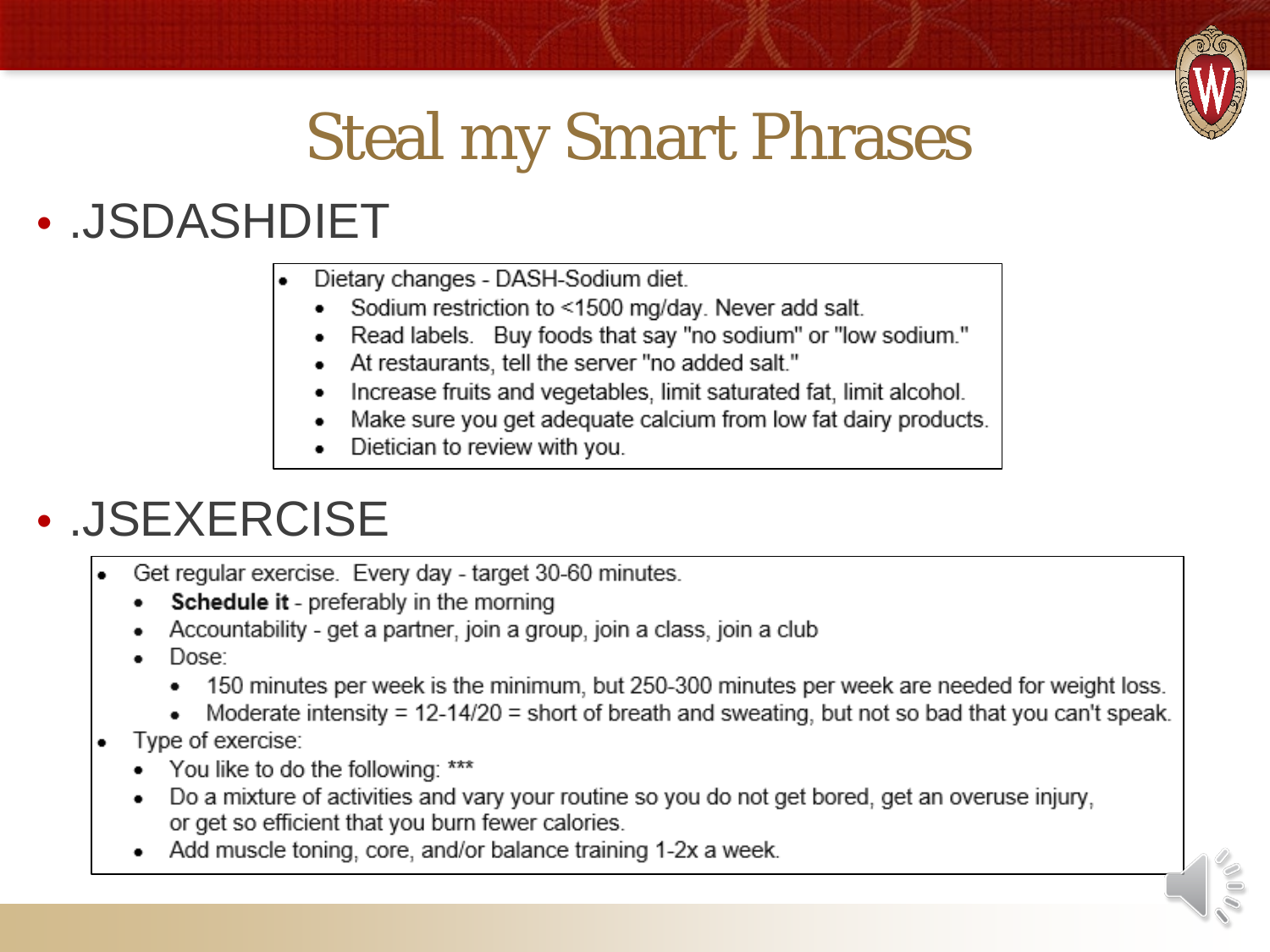

# Resistant Hypertension

- Confirm **accurate measurements**  (technique, calibrated system)
- Assure taking at least **3 drugs at optimal doses**, including a diuretic and compliant
- Assure **compliance with lifestyle** measures (esp. Na+ restriction, NSAIDS, alcohol)
- **Add spironolactone** (25-50 mg/day); as effective as clonidine, > doxazosin, bisoprolol
- **Add doxazosin**
- **Increase diuresis** (add loop diuretic), esp. if CKD Or on powerful vasodilator Krieger EM, et al. Hypertension 2018;71:681 Williams B, et al. Lancet 2015;386:2059

Whelton PK, et al. J Am Coll Cardiol 2018;71:e127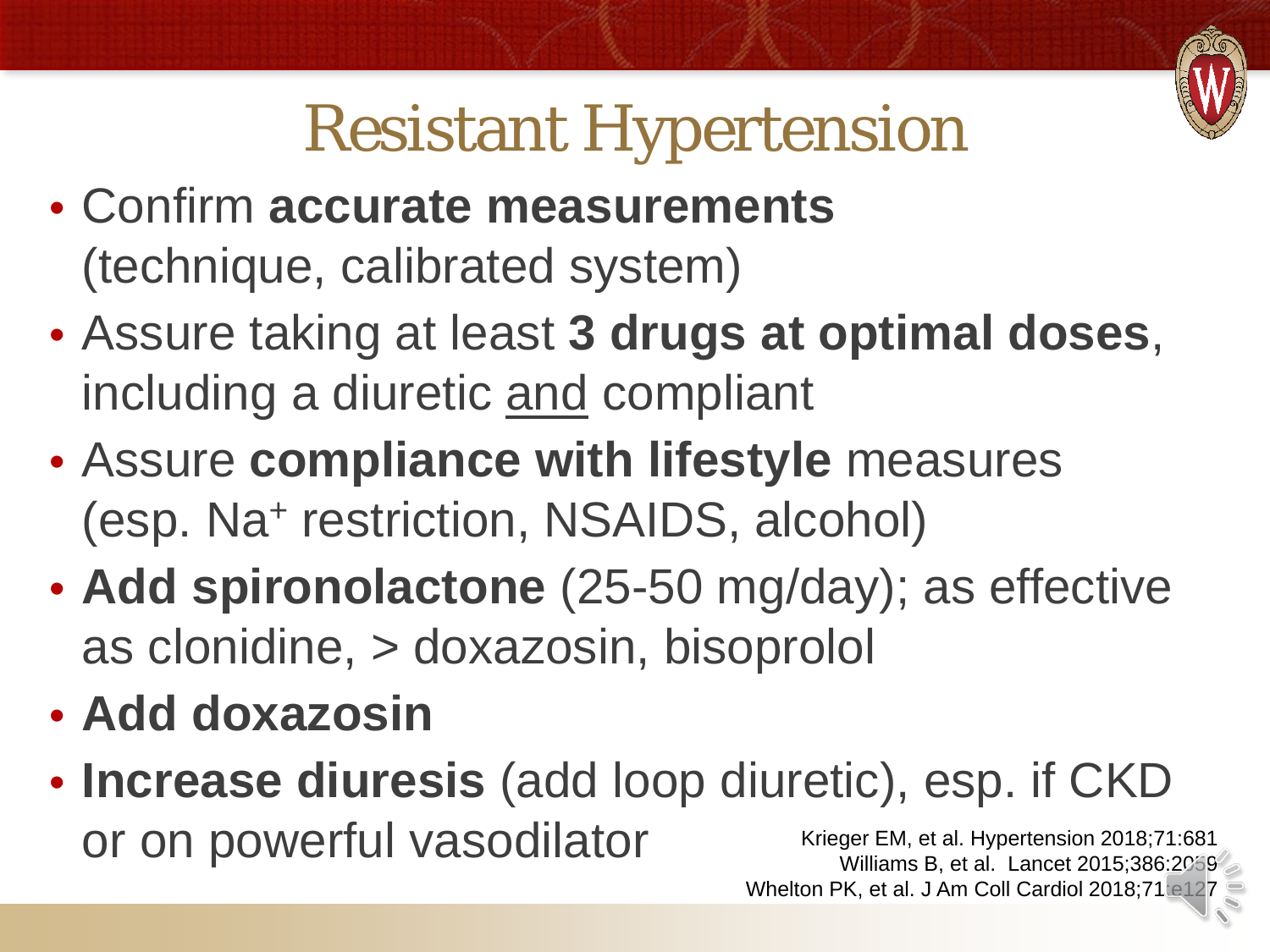

# Patients ≥65 Years Old

| <b>COR</b> | <b>LOE</b> | <b>Recommendations</b>                                                                                                                                                                                                                                                                        |
|------------|------------|-----------------------------------------------------------------------------------------------------------------------------------------------------------------------------------------------------------------------------------------------------------------------------------------------|
|            |            | Treatment goal <130 mm Hg for noninstitutionalized,<br>ambulatory, community-dwelling adults                                                                                                                                                                                                  |
| <u>lla</u> |            | For older adults w/high burden of comorbidity & limited<br>life expectancy, clinical judgment, patient preference,<br><b>C-EO</b> and a team-based approach to assess risk/benefit is<br>reasonable for decisions regarding intensity of BP<br>lowering and choice of antihypertensive drugs. |

#### UW Health: **Less intensive target BP considered** in patients

- •With a one-minute standing SBP <110 mmHg
- •With a history of orthostatic hypotension
- Who are intolerant to their current medications
- •With a history of falls and/or frailty
- •Who have difficulty with medication adherence including alcohol abuse, psychiatric disease

Wright JT, et al. N Engl J Med 2015; 373:2103 Whelton PK, et al. J Am Coll Cardiol 2018;71:e1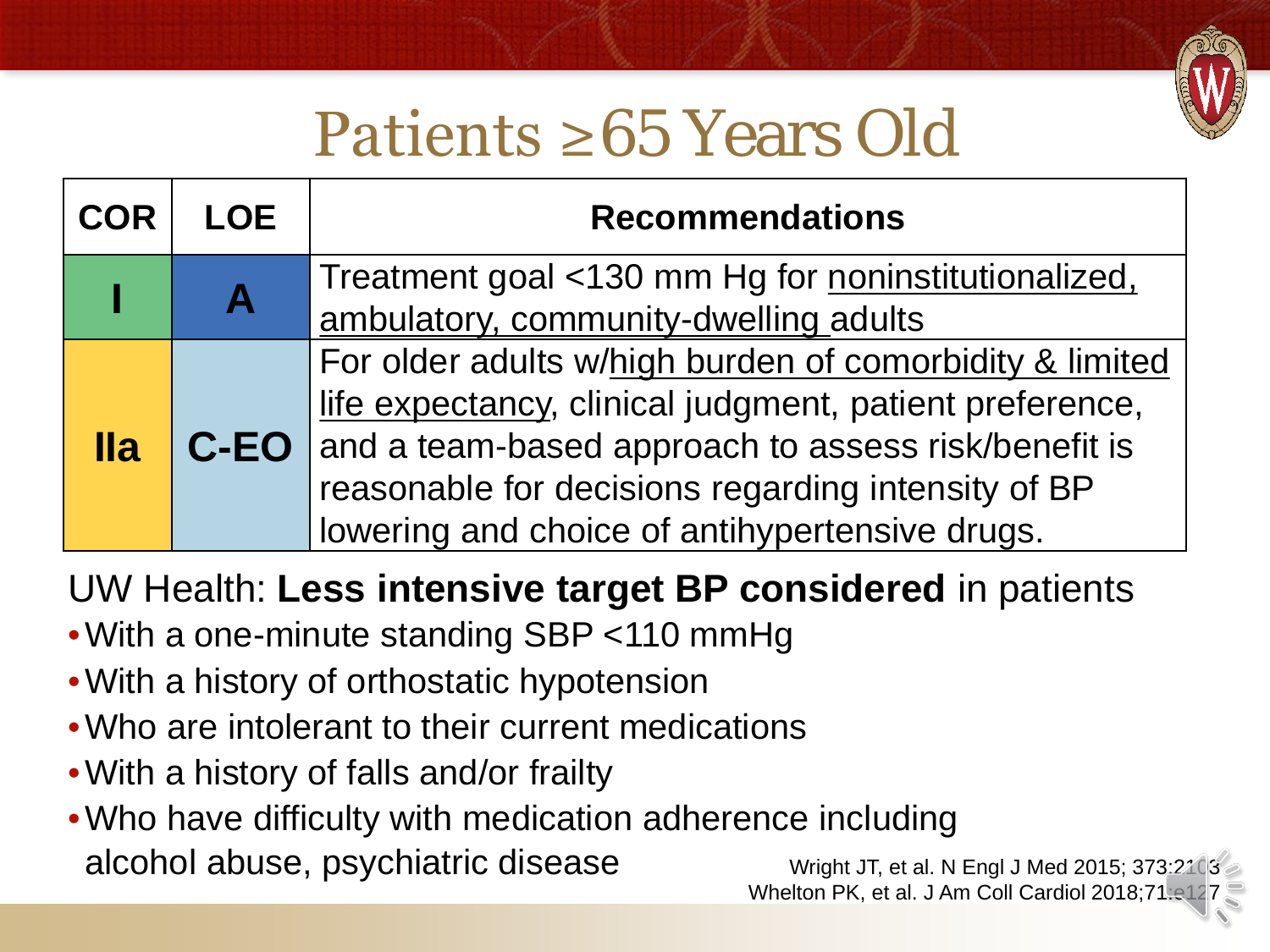

## Patients ≥65 Years Old

| <b>COR</b>      | <b>LOE</b> | <b>Recommendation for Prevention of</b><br><b>Cognitive Decline and Dementia</b>                     |  |
|-----------------|------------|------------------------------------------------------------------------------------------------------|--|
| $\mathbf{I}$ la | $B-R$      | In adults with hypertension, BP lowering is reasonable<br>to prevent cognitive decline and dementia. |  |

#### **SPRINT-MIND** (N=9358)

- Mean 67.9 yo; SBP 139.7 mmHg
- Randomized: SBP ≤140 vs <120 mmHg
- Median follow-up: 5.1 years
- 19% reduction in mild cognitive impairment (p=0.007)
- 17% reduction in dementia  $(p=0.10)$

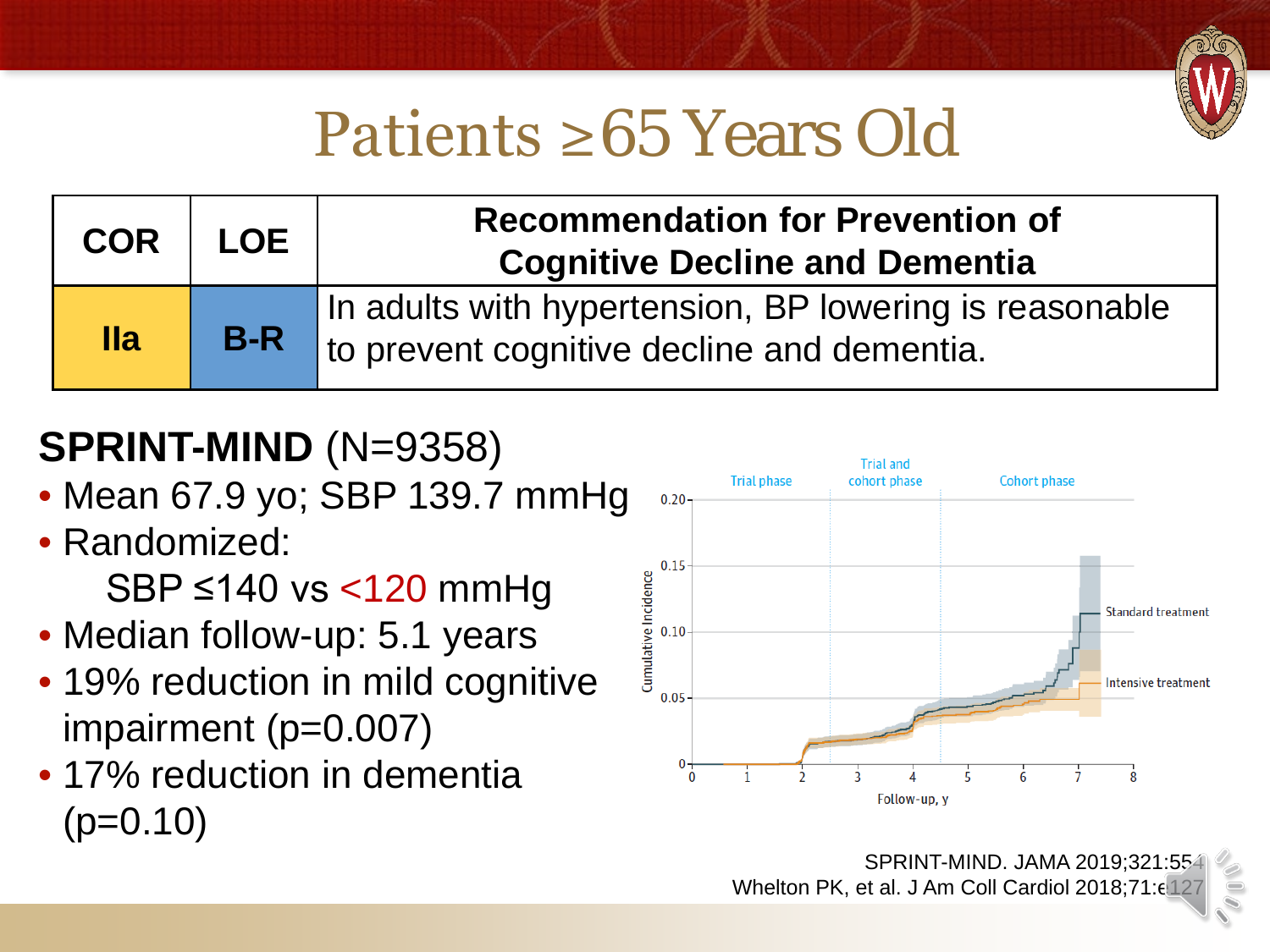## Summary

- Use home BP measurements (technique matters!)
- Use dCCBs, long-acting ARBs, and chlorthalidone
- Avoid beta-blockers, HCTZ, ndCCBs, and short-acting meds
- Limit sodium intake
- Add spironolactone
- It's not 1999!